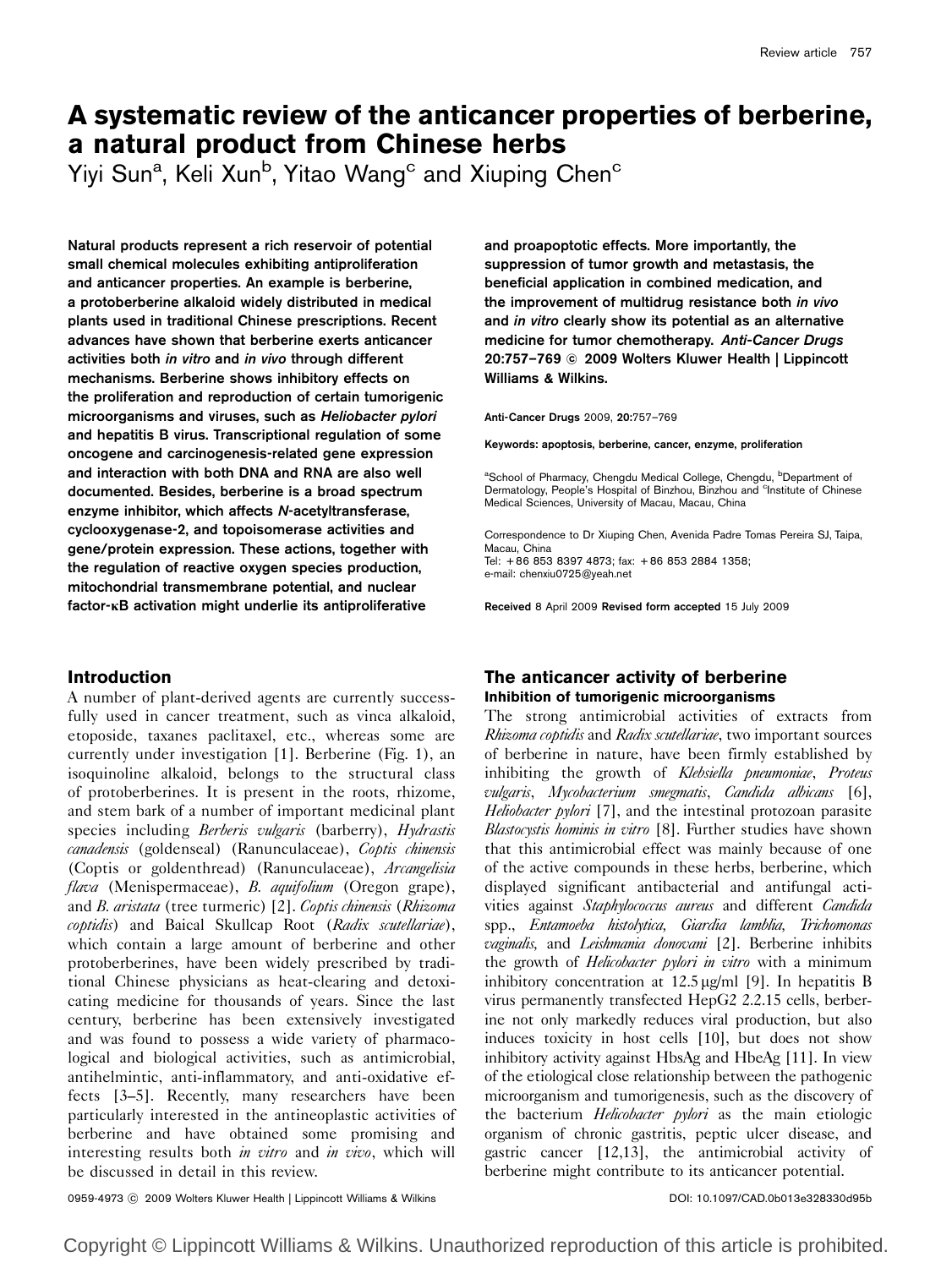Fig. 1



Plant source and chemical structure of berberine [5,6-dihydro-9, 10-dimethoxybenzo (g)-1,3-benzodioxolo (5,6-a) quinolizinium], an isoquinoline plant alkaloid, belongs to the structural class of protoberberines. (a) Rhizoma coptidis (Huanglian) plant. (b) Chinese medical material of Rhizoma coptidis. (c) Chemical structure of berberine.

#### Regulation of oncogene and carcinogenesis-related gene expression

Some human teratocarcinoma cell lines and tumor tissues exhibit amplification and enhanced expression of  $c$ -Ki-ras2 protooncogene [14]. Berberine treatment induced a pluripotent human teratocarcinoma cell clone NT2/D1, which was derived from the Tera-2 cell line, to differentiate into cells with neuronal cell morphology. This effect was absent in murine teratocarcinoma cell line, F9 [15] and might be because of its downregulation of  $c$ -Ki-ras2 gene mRNA expression [16]. More recently, it was discovered that berberine could increase the activity of AMP-activated protein kinase, which lead to phosphorylation activation of the tumor suppressor gene p53 in vascular smooth muscle cells (VSMCs) [17]. Furthermore, a very new study revealed that p53 showed a cooperative effect on berberine-induced growth inhibition and apoptosis of non-small cell human lung cancer cells *in vitro* and tumor xenograft growth *in vivo* [18].

The cellular signaling cascades mediated by transcription factors, including nuclear factor E2-related factor 2 (Nrf2), nuclear factor-kB (NF-kB), and activator protein-1 (AP-1), have been shown to play pivotal roles in tumor initiation, promotion, and progression processes [19]. A reporter gene assay showed that berberine exhibited an inhibitory effect on AP-1 activity in a dosedependent and time-dependent manner in human hepatoma cells [20]. However, another study suggested that berberine had no effect on AP-1 activity under the conditions it suppresses NF-kB in Jurkat cells [21]. This inconsistence might be because of the cell difference, but is more likely to result from the incubation time, as the former study showed that berberine inhibited AP-1 activity almost completely at a concentration as low as  $10 \mu$ mol/l after 48 h treatment, whereas in the latter study

the cells were treated with berberine only for 30 min [20,21]. This interpretation was further supported by another study, which showed that berberine inhibited constitutively expressed and TPA-induced binding of AP-1 in human oral epidermal carcinoma cell, KB, and oral squamous cell carcinoma cell, OC2, after 2 h treatment [5]. These results suggested that berberine exhibited pharmacological effects in a slow and smooth manner at lower concentrations ( $\leq$  25 µmol/l), which was also observed in its apoptosis-promoting and antiproliferative effects in human epidermoid carcinoma cells, A431, U937cells, B16 cells, HL-60 cells, etc. [22–24]. In fact, as will be discussed below, berberine showed high affinity to both DNA and RNA. Hence, its integration with DNA in nuclear material might consequently hinder AP-1 binding.

#### Interaction with DNA and RNA

The interaction between berberine and DNA or RNA to form a berberine–DNA complex or a berberine–RNA complex might be one of its anticancer mechanisms. Earlier studies have shown that a single berberine molecule binds to DNA to form a complex with DNA [25] in a pH-dependent manner [26]. Furthermore, it showed the greatest affinity for polyadenylic acid [poly(A)] and did not seem to associate significantly with polycytidylic acid  $[poly(C)]$  or polyuridylic acid  $[poly(U)]$  [27]. It is estimated that berberine binds strongly with polyguanylic acid and polyinosinic acid with an affinity in the order  $10^{-5}$  mol/l, whereas its binding to poly(C) and poly(U) is very weak or practically nil [28]. This characteristic was once used to stain DNA and RNA in earlier studies, as berberine is a fluorescent compound with absorbance peaks at 230, 267, 344, 420 nm, and peak emission at 550 nm [29]. Recently, the binding of berberine with DNA and RNA, and its binding affinities have been extensively studied by using several novel analytical techniques, including absorption, fluorescence, nuclear magnetic resonance, and electrospray ionization mass spectrometries. Islam and Suresh Kumar [28] determined the binding affinity, energetics, and conformational aspects of the interaction of berberine to four single stranded polyribonucleotides, polyguanylic acid, polyinosinic acid,  $poly(C)$ , and  $poly(U)$ , by absorption, fluorescence, isothermal titration calorimetry, and circular dichroism spectroscopy. Xia et al. [30] studied the interaction of berberine with DNA and the competitive interactions of daunorubicin and berberine with DNA by alternating penalty trilinear decomposition algorithm combined with excitation–emission matrix fluorescence data. Bhadra et al. [31] examined the equilibrium binding of berberine to various DNAs and the energetics of the interaction, which showed that the binding of berberine to DNA is dependent on base pair heterogeneity in the DNA conformation. Islam et al. [32,33] studied the interaction of berberine and palmatine with tRNAphe and compared with the binding of the classical DNA intercalator, ethidium, which showed that the binding of berberine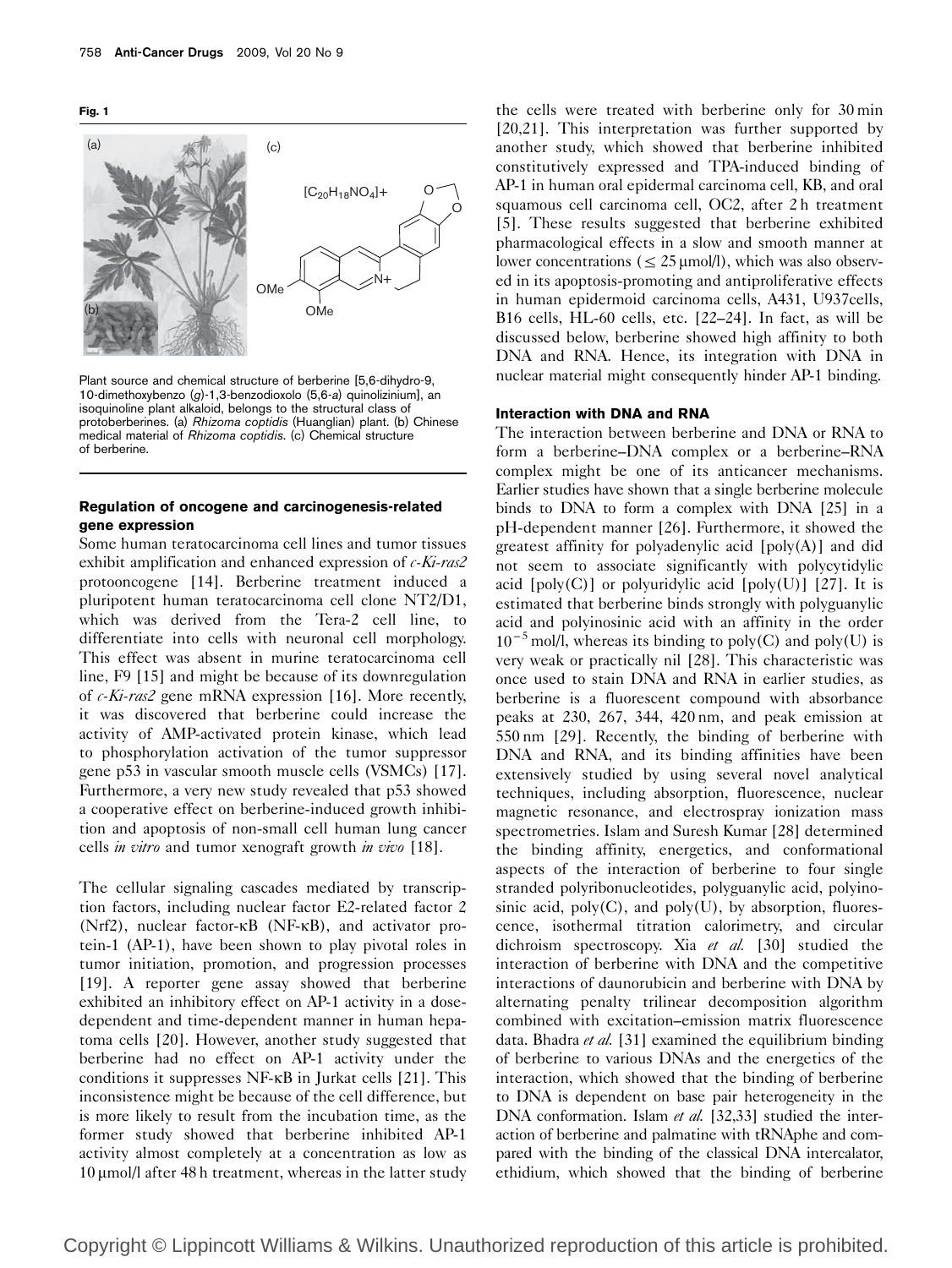and palmatine on the tRNA structure appears to be mostly by partial intercalation, whereas ethidium intercalates fully on the tRNA. Tian et al. [34] investigated the interaction of berberine with double-strand DNA (dsDNA) and singlestrand DNA in solution, dsDNA immobilized on a glassy carbon electrode. The binding of berberine with DNA, when analyzed in terms of the cooperative Hill model, yields the binding constant  $K_a = 2.2(\pm 0.2) \times 10^{-4}$  mol/l, corresponding to the dissociation equilibrium constant  $K_d = 4.6(\pm 0.3) \times 10^{-5} =$  mol/l. A recent study showed that treatment of osteosarcoma cells and normal osteoblasts with berberine resulted in DNA double-strand breaks, which in turn triggered the activation of p53 and the p53-dependent cellular responses, including cell cycle arrest and apoptosis [35].

# Inhibition of carcinogenesis-related enzymes Inhibition of N-acetyltransferase

It is well established that exposure to environmental and occupational chemicals is an important cause of chemical carcinogenesis. The arylamines, which are metabolized by cytosolic arylamine N-acetyltransferase (NAT) using acetyl coenzyme A as an acetyl donor to form reactive carcinogenic metabolites, represent one of the critical documented classes of chemicals known to induce tumors in humans [36,37]. The important role of NAT in drug detoxification and carcinogen activation makes it a potential drug target [38]. Recently, it was discovered that berberine could dose-dependently inhibit NAT activity in several tumor cells, such as human bladder tumor (carcinoma) cells (T24) [39], human colon tumor (adenocarcinoma) cells [40], HL-60 human promyelocytic leukemia cells [41], human malignant astrocytoma (G9T/VGH) and brain glioblastoma multiform (GBM 8401) cells [42], and mouse lymphocytic leukemia cells (L1210) [43]. In addition, the gene and protein expression of NAT was also inhibited by berberine in a dosedependent and time-dependent manner in vitro [42,44].

# Inhibition of cyclooxygenase-2

Accumulated evidence suggests that cyclooxygenase-2 (COX-2) plays a key role in colon [43], skin [45], prostate [46], liver [47], and lung [48] tumorigenesis and is supposed to be a new potential target for multiple cancer therapy [47,49,50]. Potentially, compounds inhibiting COX-2 transcriptional activity have, therefore, a chemopreventive property against tumor formation. Berberine inhibits COX-2 transcriptional activity effectively in a dose-dependent and time-dependent manner in colon cancer cells [51], oral cancer cell line OC2 and KB cells [5,52], breast cancer MCF-7 cells, but not in MDA-MB-231 cells [53]. Berberine dose-dependently reduced prostaglandin  $E_2$  production, which was mediated by the direct inhibition of AP-1 binding leading to the transcriptional suppression of COX-2 and reduced COX-2 protein, but not enzyme activity [5]. The effect of berberine on COX-2 expression and activity was supposed to be the basis of its anti-inflammatory effects and involved in the berberine-induced apoptosis [52]. However, in a human Cayman COX inhibitor screening assay, berberine showed no inhibitory effect on either COX isoform activities [54].

# Inhibition of telomerase

Telomeres, the ends of linear chromosomes, preserve genome stability and cell viability by preventing aberrant recombination and degradation of DNA. One of the hallmarks of advanced malignancies is continuous cell growth, and this almost universally correlates with the reactivation of telomerase [55]. Therefore, telomerase is an attractive cancer therapeutic target, as it seems to be essentially required in all tumors for immortalization of a subset of cells, including cancer stem cells [56].

In HL-60 cells and human nasopharyngeal carcinoma (NPC) CNE-2 cells, berberine dose and time dependently inhibited telomerase activity [24,57], which was not because of the presence of inhibitors of telomerase activity [24]. Berberine also suppressed Plasmodium falciparum telomerase activity in a dose-dependent manner over a range of 30–300 µmol/l indicating that telomerase might be a potential target for future malaria chemotherapy [58]. However, its inhibitory effect on human telomerase in normal cells and other tumor cells need further study to be fully elucidated.

# Inhibition of topoisomerase

DNA topoisomerases (Tops) represent a unique class of nuclear enzymes that alter the topological state of DNA by breaking and rejoining the sugar–phosphate backbone bonds of DNA and adjust the topological states of the DNA helix. Topoisomerase I (TopI) is capable of altering the topology of DNA by transiently breaking one DNA strand [59], whereas topoisomerase II (TopII) catalyzes the ATP-dependent relaxation of negative and positive supercoils, knotting, unknotting, catenation, and decatenation of DNA by passing the dsDNA helix through a transient double-stranded break and then resealing the strand break [60]. The anticancer activity exhibited by camptothecin, a quinoline-based alkaloid found in the barks, seeds, and leaves of the Chinese Camptotheca tree (Xi Shu), against a broad spectrum of solid tumors has highlighted the Tops as a pragmatic molecular target for anticancer drugs and stimulated the exploration of Top inhibitors from traditional natural products.

The citations of the effect of berberine on Tops activity in some earlier publications were misleading to some extent, as these researchers did not make a distinction between berberine and one of its metabolites, berberrubine [22,61,62]. The water extract of *Coptis chinensis* was found to have the ability to stabilize the cleavable complex with mammalian DNA TopI, which was because of two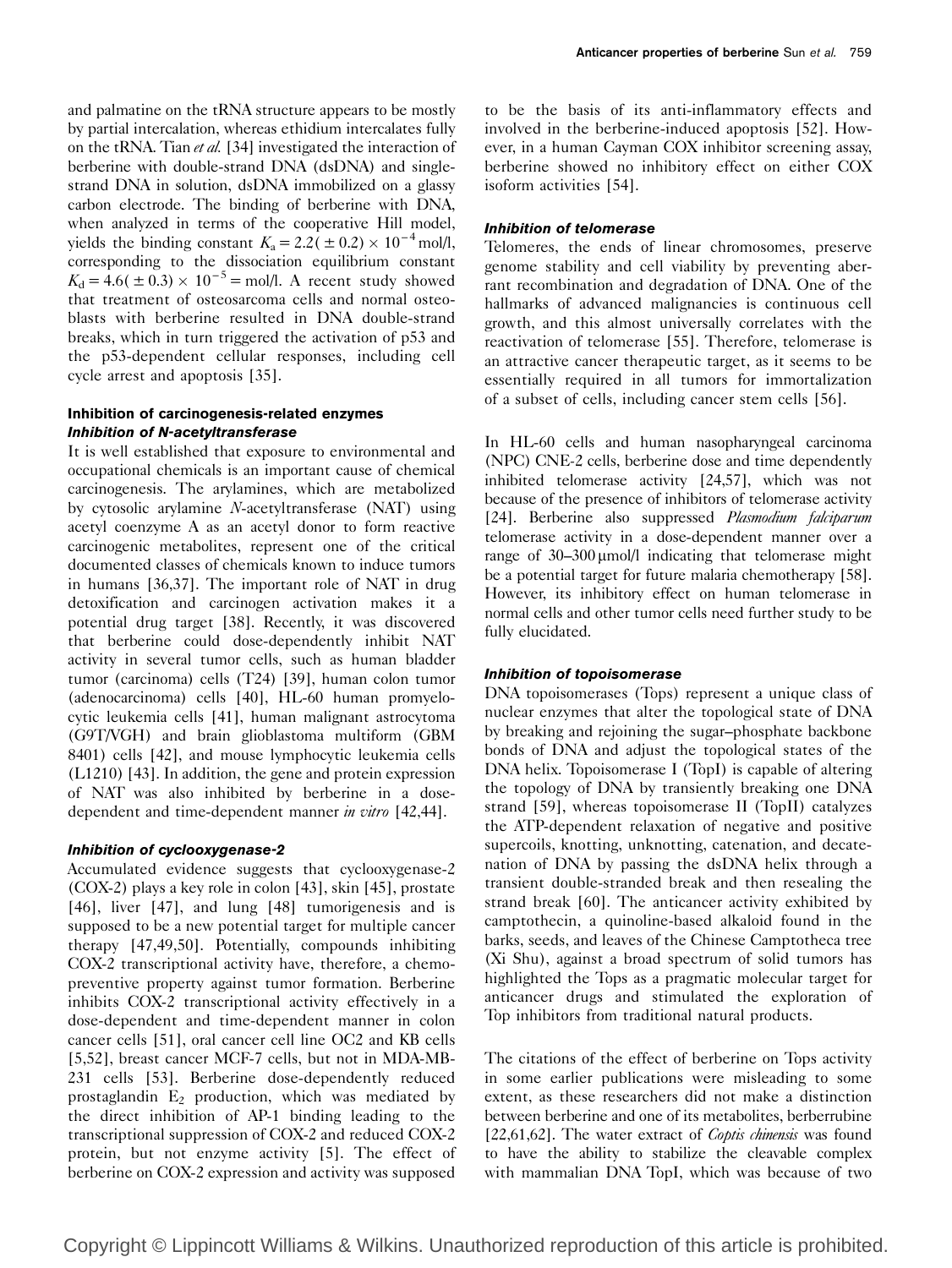protoberberine alkaloids, epiberberine and groenlandicine, whereas the berberrubine accounted for TopIImediated DNA cleavage in vitro [63]. Coralyne and its analog 5,6-dihydrocoralyne, which have appreciable structural similarity to berberine, showed TopI and TopII inhibitory activities suggesting that berberine might have TopI and/or TopII poisons [59,64]. Berberrubine, a protoberberine, induces DNA cleavage in a site-specific and concentration-dependent manner, which results from its specific poison to TopII in vitro by stabilizing TopII-DNA cleavable complexes [60]. Four protoberberine analogs showed potent TopI poisoning activities but exhibited markedly different efficiency with a mechanistic model in which both ligand–DNA and ligand– enzyme interactions are important [65]. These differences in specificity and structure–activity to Tops were because of the structural rigidity associated with the ring system and the substituents [59,65]. In addition, AMC5 cells were resistance to berberrubine, which is associated with decreased level of catalytically active TopIIa, suggesting that TopII $\alpha$  was the cellular target of berberrubine *in vivo* [66]. In fact, to the best of our knowledge, only recently Kettmann et al. [62] proposed a structural model for the ternary berberine–DNA–TopI cleavable complex and Qin *et al.* [67] showed that berberine inhibits TopI by stabilization of the enzyme-mediated DNA cleavable complex, just as camptothecin does.

#### Suppression of tumor cell proliferation

The antiproliferation/cytotoxicity of berberine has been extensively studied in various cell lines and primarily cultured cells, including multiple tumor cell lines and normal cells (Table 1). Summarizing and analyzing these results, several special characteristics are obvious: (i) berberine exhibits different antiproliferation effects on different cells. For example, the murine melanoma B16 cell line was more sensitive to berberine treatment than the human promonocytic U937 cells (the values were 75–119 times lower) [23]. Similarly, the murine leukemia L1210 cells growing in suspension were more sensitive to berberine  $(IC_{100}$  values were 2.3–4.1 times lower) than the human cervical carcinoma HeLa cell line growing as a monolayer [96]. Furthermore, different antiproliferative effect was clear even in the same category of tumor cells. The proliferation of six types of human esophageal cancer ECC cell lines (YES-1 to YES-6) was inhibited by berberine in a dose-dependent manner, but with the  $IC_{50}$  varied from 0.11 to 0.90  $\mu$ g/ml after 72 h treatment [87]. A study showed the cell sensitivity to berberine in increasing order to be B16 < EAC < V79 < U937 < L1210 < NIH-3T3 < HeLa cells [69]. (ii) Berberine seems to be more active in inhibiting tumor cell proliferation, but shows minor cytotoxicity to normal cells. Berberine significantly inhibits human liver cancer cell line HepG2 [83,89,94] proliferation with an  $IC_{50}$  of less than 50 µmol/l, whereas has little or no effect on primarily cultured hepatocyte isolated from

Sprague–Dawley rats even at a concentration as high as 1 mmol/l [84]. A similar phenomenon was also observed in human GBM cell lines (SF188, SF210, SF126, and U87MG) and the primary cultures of normal human glia cells [79]. However, this might also be because of the short incubation time (half an hour) in berberine-treated primarily cultured hepatocytes [84], as, in primarily cultured VSMCs, berberine also showed an inhibitory effect in a dose-dependent manner [17,75]. (iii) A different  $IC_{50}$  value for the same cell type was reported from different labs (Table 1), which might result from different culture conditions and detection methods. (iv) The effect of berberine is relatively slow and gentle, which means it generally exerts significant effects after 24 h treatment. Therefore, most investigators extend the incubation time to 72 h or even longer. However, in S180 cells, berberine exerts a marked but short-lived inhibitory action on cell growth [27]. (v) Berberine also shows potent inhibitory action on some cell proliferation inducer-promoted proliferation. Berberine significantly suppresses growth factor, angiotensin II, and heparin binding epidermal growth factor-induced VSMCs proliferation and migration *in vitro* by delaying or suppressing activation of Akt pathway [75], whereas its inhibition of platelet-derived growth factor-induced VSMCs growth was mediated by activation of AMP-activated protein kinase/p53/p21Cip1 signaling and inactivation of Ras/ Rac1/Cyclin D/Cdks pathways [17].

Several potential mechanisms underlying this antiproliferation/cytotoxicity have been proposed. Sethi [97] suggested that the antileukemic activity of the protoberberine alkaloids (including berberine) might be because of its inhibition of reverse transcriptase activity, which interferes with DNA synthesis. Inhibition of DNA, RNA, proteins, and lipids biosyntheses, as well as the oxidation of glucose might also contribute to this [27,98]. In the human myeloma cell line RPMI-8226, the cytotoxic effect may be partial because of its direct blockade of voltage-dependent and  $Ca^{2+}$ -dependent K<sup>+</sup> channels [88]. However, the most widely investigated mechanism involved is its role in cell cycle arrest, which has been studied by many groups in tumor and nontumor cells but with controversial results. Berberine induces  $G_2/M$ phase arrest in nontumor Balb/c 3T3 cells [96], which is also observed in human gastric carcinoma SNU-5 cell line [70], leukemia cells [99]. Berberine also induces G1-phase cell cycle arrest in human epidermoid carcinoma A431 cells [22], human HSC-3 oral cancer cells [100], T98G cells [101], murine leukemia L1210 cell lines [68]. However, in U937 and B16 cells, berberine shows no effect on cell cycle profile [23,69]. It is also interesting to note that berberine induces  $G_1$ -phase cell cycle arrest in human prostate carcinoma cell lines DU145, but results in a significant accumulation of cells in the  $G_2$ –M phase in human prostate carcinoma cell lines, LNCaP and PC-3, and shows no effect on non-neoplastic human prostate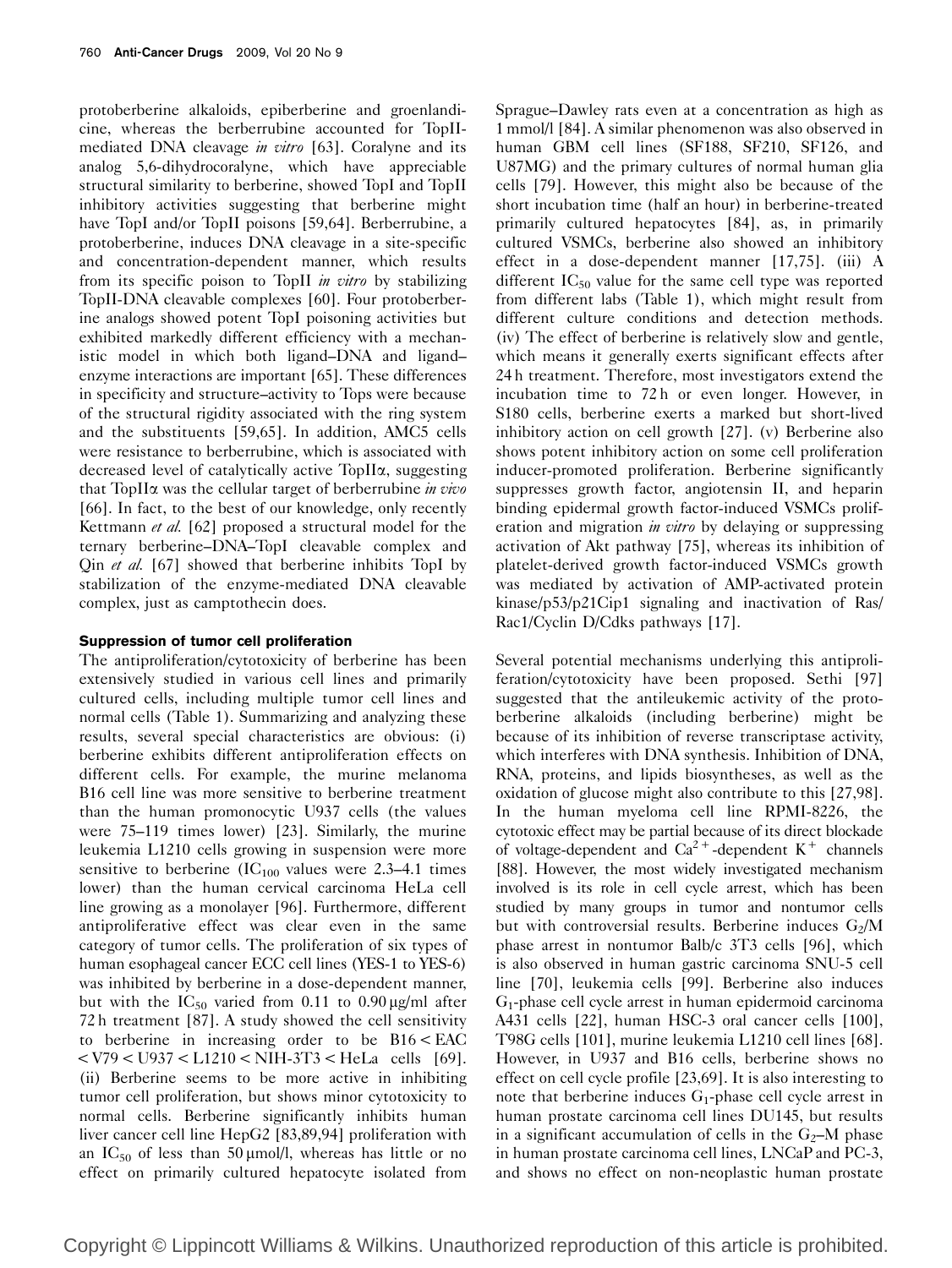|  |  | Table 1 The in-vitro antiproliferation effect of berberine |  |  |
|--|--|------------------------------------------------------------|--|--|
|--|--|------------------------------------------------------------|--|--|

| Cells (line)                     | Inhibitory effect $(IC_{50})$                                                                                                                           | Method                    | <b>TCR</b>             | TIR(h)   | Reference |
|----------------------------------|---------------------------------------------------------------------------------------------------------------------------------------------------------|---------------------------|------------------------|----------|-----------|
| HeLa                             | $6.1 \pm 0.5$ µg/ml $(24 h)$ , $7.2 \pm 0.3$ µg/ml $(48 h)$ , $4.8 \pm 0.5$ µg/ml $(72 h)$                                                              | <b>TBS</b>                | $0.1 - 150 \,\mu g/ml$ | $0 - 72$ | [68]      |
| L1210                            | $2.7 \pm 0.1$ µg/ml (24 h), $3.5 \pm 0.2$ µg/ml (48 h), $1.0 \pm 0.5$ µg/ml (72 h)                                                                      | <b>TBS</b>                | $0.1 - 150 \,\mu g/ml$ | $0 - 72$ | [68]      |
| U937                             | Dose dependent inhibition                                                                                                                               | <b>TBS</b>                | $0-75 \mu g/ml$        | 24       | [69]      |
| SNU-5                            | Dose dependent inhibition                                                                                                                               | <b>TBS</b>                | 0-200 µmol/l           | $0 - 72$ | $[70]$    |
| A431                             | 45% 75 μmol/l (24 h), 58% 75 μmol/l (48 h), 78% 75 μmol/l (72 h)                                                                                        | <b>MTT</b>                | $0-75$ $\mu$ mol/l     | $0 - 72$ | $[22]$    |
| <b>DU145</b>                     | 40% 100 μmol/l (24 h) DU145, 75% 100 μmol/l (48 h) DU145, 80%                                                                                           | <b>MTT</b>                | $0 - 100$ $\mu$ mol/l  | $0 - 72$ | [61]      |
| PC-3                             | 100 μmol/l (72 h) DU145                                                                                                                                 |                           |                        |          |           |
| <b>LNCaP</b>                     |                                                                                                                                                         |                           |                        |          |           |
| U937                             | $15.19 \pm 3.06 \,\mu$ g/ml (24 h), 4.48 $\pm$ 0.22 $\mu$ g/ml (48 h)                                                                                   | <b>TBS</b>                | $0 - 100 \mu q/ml$     | $0 - 72$ | $[23]$    |
| <b>B16</b>                       | $0.0032 \pm 0.0003 \,\mu g/ml$ (24 h), $0.0059 \pm 0.0006 \,\mu g/ml$ (48 h),                                                                           | <b>TBS</b>                | $0 - 100 \mu g/ml$     | $0 - 72$ | $[23]$    |
|                                  | $0.0149 \pm 0.0007 \,\mu g/ml$ (72 h)                                                                                                                   |                           |                        |          |           |
| <b>SMMC-7721</b>                 | Dose dependent inhibition                                                                                                                               | <b>MTT</b>                | 0-89 µmol/l            | 48       | $[71]$    |
| MCF-7                            | 56% 20 µmol/l (72 h)                                                                                                                                    | <b>TBS</b>                | $0-20$ $\mu$ mol/l     | 72       | $[72]$    |
| SC-MI, CL1-5                     | 7.5 µmol/l (72 h)                                                                                                                                       | <b>MTT</b>                | $0 - 100$ $\mu$ mol/l  | 72       | $[73]$    |
| Colo205                          | 50% 80 μmol/l (72 h)                                                                                                                                    | <b>TBS</b>                | 0-1600 µmol/l          | $0 - 72$ | [40]      |
| C6; U-87                         | 88% 10 μmol/l (24 h) C6; ~60% 20 μmol/l (24 h) U87                                                                                                      | <b>MTT</b>                | $0-20$ $\mu$ mol/l     | 24       | $[74]$    |
| <b>VSMC</b>                      | Dose dependent inhibition                                                                                                                               | <b>TBS</b>                | $0-10$ $\mu$ mol/l     | $0 - 72$ | $[17]$    |
| <b>VSMC</b>                      | $\sim$ 50% 200 $\mu$ mol/l                                                                                                                              | MTT                       | $0 - 300$ $\mu$ mol/l  | 30 min   | $[75]$    |
| <b>NHK</b>                       | No effect                                                                                                                                               | <b>MTT</b>                | 0-100 µmol/l           | 48       | $[76]$    |
| <b>B16</b>                       | 64.9% 1 µg/ml (24 h), 86.1% 1 µg/ml (48 h)                                                                                                              | <b>TBS</b>                | $0-25 \mu q/ml$        | $0 - 72$ | $[77]$    |
| HL-60                            | No effect <40 µmol/l for 24 h                                                                                                                           | <b>CNC</b>                | $0 - 100$ $\mu$ mol/l  | 24, 48   | $[78]$    |
| Normal human glial cells         | No effect 100 µg/ml for 24 h                                                                                                                            | <b>TBS</b>                | $100 \mu q/ml$         | 24       | [79]      |
|                                  |                                                                                                                                                         | <b>TBS</b>                |                        | 24       | $[79]$    |
| SF210, SF188, SF126, U87         | SF210>SF188>SF126>U87>60% 100 µg/ml for 24 h                                                                                                            |                           | $100 \mu g/ml$         |          |           |
| MDA-MB231                        | 25 µmol/l (48 h)                                                                                                                                        | Crystal violet            | 0-100 µmol/l           | 48       | [80]      |
|                                  |                                                                                                                                                         | staining                  |                        |          |           |
| S <sub>180</sub>                 | Marked but short-lived inhibitory action                                                                                                                | <b>CNC</b>                | $0-5 \mu q/ml$         | $0 - 96$ | $[27]$    |
| NPC/HK1                          | 40% 200 μmol/l (5 h)                                                                                                                                    | <b>CNC</b>                | 0-200 µmol/l           | $0 - 5$  | [81]      |
| K1735-M2                         | Dose dependent inhibition                                                                                                                               | <b>SBA</b>                | $0-25$ $\mu$ mol/l     | $0 - 96$ | $[30]$    |
| EAC                              | $0.358 \pm 0.0201 \,\mu g/ml$ (12h), $0.813 \pm 0.0569 \,\mu g/ml$ (24h),<br>$0.870 \pm 0.0466 \,\mu$ g/ml (36 h), $0.272 \pm 0.0135 \,\mu$ g/ml (48 h) | <b>TBS</b>                | $0 - 100 \mu g/ml$     | $0 - 48$ | $[82]$    |
| HepG2                            | Dose dependently inhibition                                                                                                                             | FC                        | $0-50$ $\mu$ mol/l     | 72       | $[83]$    |
| Primary cultured rat hepatocytes | No effect for 4 h incubation                                                                                                                            | <b>MTT</b>                | $0-1$ mmol/l           | 4        | [84]      |
| A549; MRC-5                      | No effect $\leq$ 40 $\mu$ mol/l                                                                                                                         | <b>MTT</b>                | 0-100 µmol/l           | 24, 48   | [85]      |
| <b>LLC</b>                       | No effect $\leq$ 1 $\mu$ mol/l                                                                                                                          | <b>CNC</b>                | $0-10$ $\mu$ mol/l     | 24       | [86]      |
| YES-1 to YES-6                   | 0.11-0.90 µg/ml (72 h)                                                                                                                                  | <b>MTT</b>                | $0 - 10 \mu q/ml$      | 72       | $[87]$    |
| <b>RPMI-8226</b>                 | 5 µmol/l (48 h)                                                                                                                                         | <b>MTT</b>                | $0 - 100$ $\mu$ mol/l  | $0 - 48$ | [88]      |
| HepG <sub>2</sub>                | $13.0 \pm 0.73 \,\mu g/ml$ (48 h)                                                                                                                       | MTT                       | $0 - 40 \mu q/ml$      | $0 - 48$ | [89]      |
| K1735-M2                         | 5 µmol/l (72 h)                                                                                                                                         | <b>SBA</b>                | $0 - 100$ $\mu$ mol/l  | $0 - 96$ | $[90]$    |
| NIH-3T3                          | 11.43 $\pm$ 0.32 µmol/l (24 h), 30.10 $\pm$ 1.70 µmol/l (48 h)                                                                                          | <b>CNC</b>                | 0-134.5 umol/l         | $0 - 72$ | $[91]$    |
| EAC                              | $2.69 \pm 0.19$ µmol/l (24 h), $2.29 \pm 0.10$ µmol/l (48 h)                                                                                            | <b>CNC</b>                | 0-134.5 µmol/l         | $0 - 48$ | $[91]$    |
| SVKO3, Fadu                      | $LC_{50} \le 0.03$ µmol/l                                                                                                                               | <b>MTT</b>                | $0-1$ $\mu$ g/ml       | 24       | $[92]$    |
| HepG2, HeLa                      |                                                                                                                                                         |                           |                        |          |           |
| Fibroblast                       |                                                                                                                                                         |                           |                        |          |           |
| A7r5                             | $22.9 \pm 0.4$ µmol/l (24 h)                                                                                                                            | $[$ <sup>3</sup> H] Assay | $0-10$ $\mu$ mol/l     | $0 - 72$ | $[93]$    |
| HepG2, Hep3B                     | $3.1 \pm 0.3 \,\mu$ g/ml (48 h), $15.2 \pm 0.4 \,\mu$ g/ml (48 h)                                                                                       | <b>XTT</b>                | $0-10$ $\mu$ mol/l     | $0 - 72$ | $[94]$    |
| SK-Hepl, PLC/PRF/5               | $3.3 \pm 0.3 \,\mu$ g/ml (48 h), 13.9 $\pm$ 0.8 $\mu$ g/ml (48 h)                                                                                       |                           |                        |          |           |
| K562, U937                       | $14.1 \pm 1.0 \,\mu$ g/ml (48 h), $9.0 \pm 2.4 \,\mu$ g/ml (48 h),                                                                                      | <b>XTT</b>                | $0-10$ $\mu$ mol/l     | $0 - 72$ | $[94]$    |
| P3H1, Raji                       | $7.9 \pm 1.9 \,\mu$ g/ml (48 h), 0.6 $\pm$ 0.3 $\mu$ g/ml (48 h)                                                                                        |                           |                        |          |           |
| L929                             | $40 \mu g/ml$ (72 h)                                                                                                                                    | <b>MTT</b>                | $0 - 100 \mu g/ml$     | 72       | $[95]$    |

CNC, cell number counting; FC, flow cytometric analysis; MTT, 3-(4,5-dimethylthiazol-2-yl)-2,5-diphenyltetrazolium bromide; SBA, sulforhodamine B assays; TBS, trypan blue staining; TCR, tested concentration range; TIR, tested incubation time range; XTT, 2,3-bis(2-methoxy-4-nitro-5-sulfenyl)-5-[(phenylamino)carbonyl]-2H-tetrazolium hydroxide.

epithelial cell line PWR-1E [61]. In addition, berberine exhibits protective effects against  $G_0/G_1$  phase arrest induced by SIN-1 in porcine kidney cell line LLC-PK1 [102]. The different concentrations used in different studies may account for the conflicting information in the literature, as berberine at low doses  $(12.5-50 \,\mu\text{mol/l})$  is concentrated in mitochondria and promotes  $G_1$  arrest, whereas higher doses (over 50 µmol/l) result in cytoplasmic and nuclear accumulation and  $G_2$  arrest [29]. In fact, as early as 1996, berberine was found mainly in cytoplasm during berberine-induced (100  $\mu$ g/ml) cell cycle G<sub>2</sub>/M arrest, whereas it was highly concentrated in nuclei in the induction of apoptosis under high dose  $(200 \mu g/ml)$  [96]. In addition, different cell lines exhibit significantly different sensitivities to this alkaloid, as discussed above.

Berberine-induced  $G_1$  cell cycle arrest is mediated through the increased expression of Cdki proteins (Cip1/p21 and Kip1/p27), a simultaneous decrease in Cdk2, Cdk4, Cdk6, and cyclins D1, D2, and E, and enhanced binding of Cdki-Cdk [22,61,101]. The  $G_2/M$ cell cycle arrest induced by berberine might be mediated by suppression of the cyclin B1 expression, inhibition of Cdc2 kinase activity, and together with increased Wee1 expression through upregulation of p53 gene [70,99,103]. Berberine exhibits cyclin E inhibitory effect in human glioblastoma T98G cells, human prostate carcinoma DU145 cells, and human epidermoid carcinoma A431 cells [22,61,101], whereas Huanglian extract (50% is berberine) does not suppress the protein expression of cyclins A or E in human gastric cancer cell line MKN-74

Copyright © Lippincott Williams & Wilkins. Unauthorized reproduction of this article is prohibited.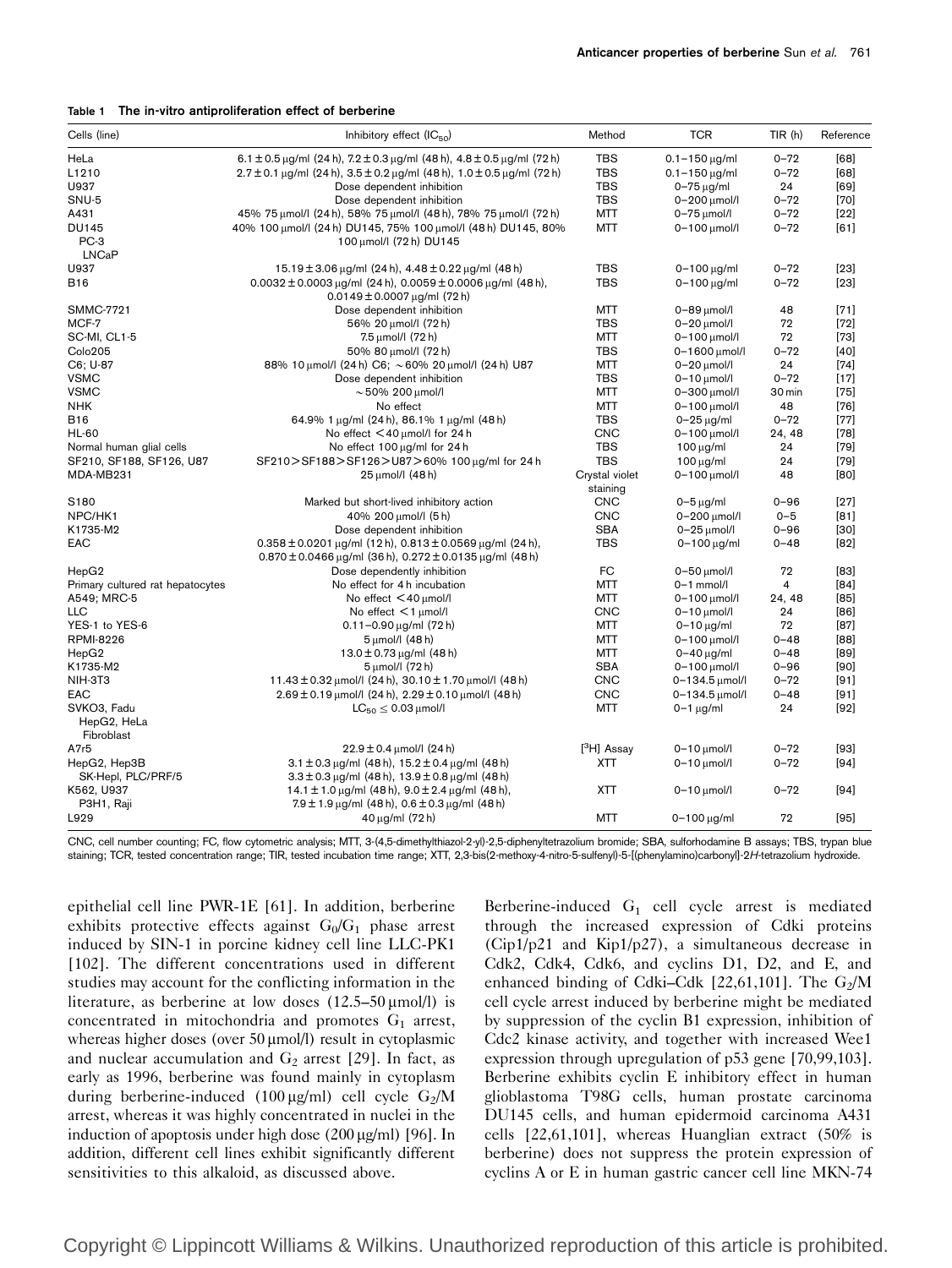[103]. Besides the cell differences, the concentration of berberine might account a lot for this inconsistence, as the highest concentration in latter studies is only  $10 \mu g/ml$  of Huanglian extract (approximately  $15 \mu mol/l$ berberine), which is much lower than that of the former study. The effects of berberine on the cell cycle are shown in Fig. 2.

#### Induction of apoptosis

Many potential cancer-protective agents can be broadly categorized as blocking agents, which impede the initiation stage, or suppressing agents, which arrest the promotion and progression of tumor, presumably by affecting or disturbing crucial factors that control cell proliferation, differentiation, or apoptosis [104]. Recent detailed knowledge on molecular carcinogenesis provided the potential for therapeutic intervention in cancer by specifically targeting and sensitizing cancer cells to apoptosis [105]. Berberine shows proapoptotic effects in many cancer cell lines and nontumor cells, including HL-60 cells [24,106,107], Balb/c 3T3 cells [96], HeLa and L1210 cells [68], SNU-5 cells [70], U937 cells [23,69], B16 cells [23], Ehrlich ascites carcinoma (EAC) cells [82], WEHI-3 cells [107], A431 cells [22], prostate cancer cells [61], human oral epithelioid carcinoma cell

Fig. 2



### Alteration of proapoptotic and antiapoptotic gene expression

As is well known, Fas (APO-1/CD95) is a prototypic death receptor expressed on the surface of a number of cell types, which triggers apoptosis by binding its ligand FasL. Berberine treatment could not only dose-dependently and time-dependently increase Fas protein expression, but also induce FasL expression in tumor cell lines [104,108]. Furthermore, berberine upregulates the proapoptotic gene p53 protein expression and activates its phosphorylation in vitro [17,70], which might also account for the induction of activating transcription factor 3 in human colorectal cancer cells [109] and the inhibition of platelet-derived growth factor-induced VSMCs growth [17]. Besides, p53 also cooperated in berberine-induced growth inhibition and apoptosis of non-small cell human lung cancer cells *in vitro* and tumor xenograft growth in vivo [18]. More recently, several studies have shown that berberine induces cell cycle arrest and apoptosis of human osteosarcoma cells [35], human neuroblastoma cells [110], and prostate cancer cells [111] in a p53 dependent manner. Berberine increases Bax, another



Effects of berberine on cell cycle. In tumor cells, berberine at low doses promotes  $G_1$  arrest, whereas at higher doses, results in cytoplasmic and nuclear berberine accumulation, and  $G<sub>2</sub>$  arrest. BBR, berberine.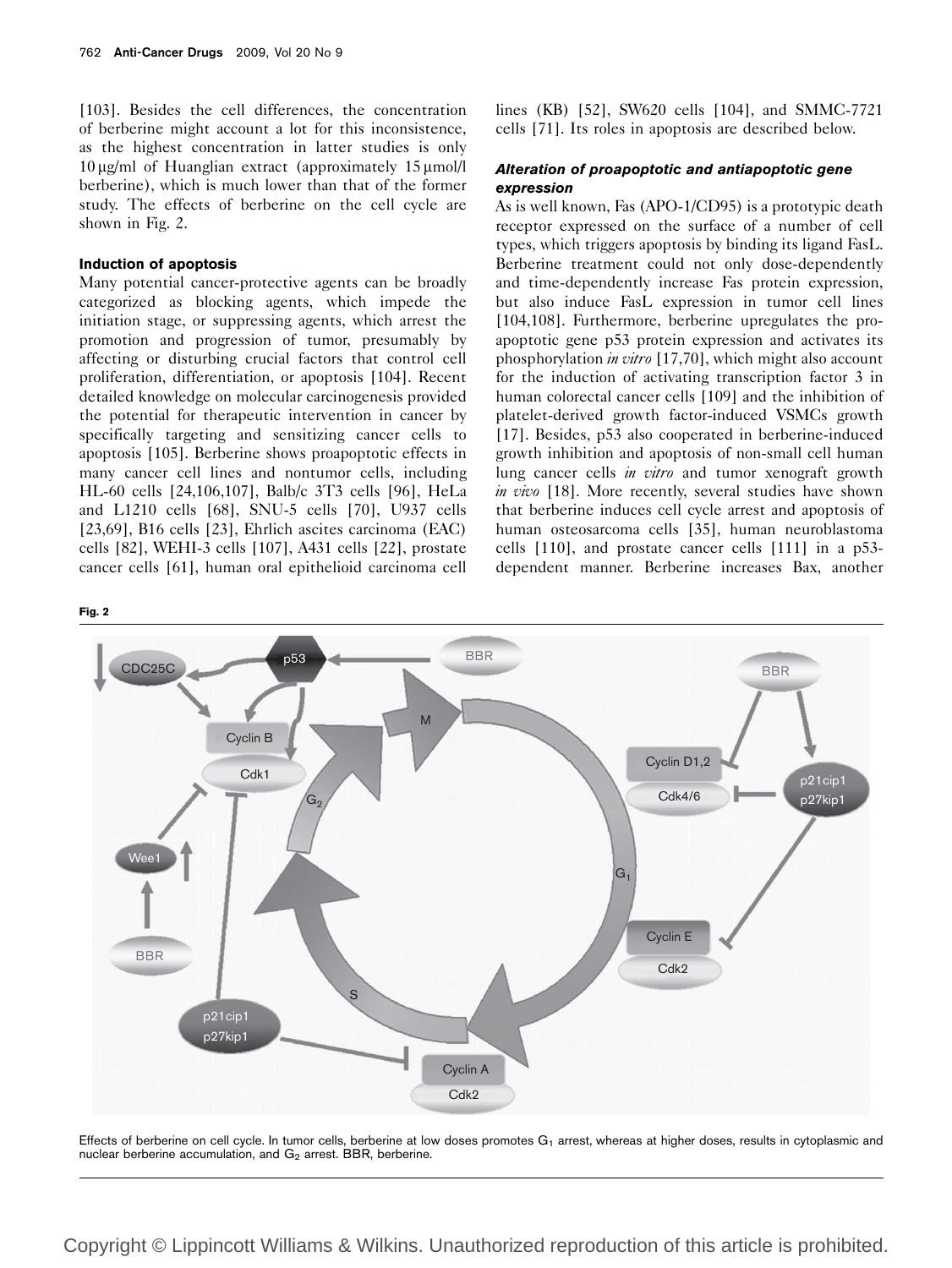proapoptotic gene protein expression in cancer cells [22,61,70,101,107]. Meanwhile, the antiapoptotic Bcl-2 family genes, including Bcl-2, Bid, Bcl-xL, and BID, were significantly decreased [22,61,70,101,104,108] and the ratio of Bax/Bcl-2 protein expression was elevated [101,112]. The alteration of berberine on proapoptotic and antiapoptotic gene expression might be partly mediated by the generation of reactive oxygen species (ROS) and the activation of multiple signaling pathways, such as the JNK/p38 MAPK signaling pathway [104], protein kinase C (PKC), ERK (extracellular signal-regulated kinase), and glycogen synthase kinase- $3\beta$  [109], etc.

#### Role of reactive oxygen species

ROS are involved in various biological effects, such as cell activation, proliferation, survival, and apoptosis, mediated by many signaling pathways, such as MAPK, ERK1/2, JNK, NF-kB, Akt, caspases, and calcium [113]. Berberine showed inhibitory effects on lipoxygenase [114] and xanthine oxidase [60], two important ROS-derived sources, suggesting its antioxidative potentials. Recent studies have shown that berberine could prevent  $Cu^{2+}$ -induced LDL oxidation and protect oxidized LDL-induced cellular dysfunction [115]. In rat mesangial cells, berberine also significantly increased superoxide dismutase activity and decreased superoxide anion and malondialdehyde (MDA) formation [116]. In cultured rabbit corpus cavernosum smooth muscle cells, berberine inhibits the damaging effects of  $H_2O_2$ , with increased cell viability, NO production, superoxide dismutase activity, and decreased lactic acid dehydrogenase release and MDA content [117]. These in-vitro antioxidative results were further verified by some in-vivo studies [84,118,119]. However, in cell-free system, berberine (1 mmol/l) shows only moderate OH<sup>•</sup>-scavenging activity (23%), which is much less than that of berberrubine (85%) and coptisine (79%) [120]. However, some investigations have shown that berberine induces ROS formation, which might play an important role in berberine-induced apoptosis [69,70,104,121]. (i) Berberine treatment increases intracellular ROS production in multiple tumor cell lines [29,69,70,90,100,104,112,121], which might be mediated by enhancement of xanthine oxidase activity and inhibition of respiratory chain complex I in mitochondria [90,121]. Berberine treatment increases ROS generation in prostate cancer cells but not in normal prostate epithelial cells [121], which might partly contribute to explaining the antioxidative effect of berberine in normal cells, as discussed above. Another possibility is that, at lower concentrations, prooxidant action through inhibition of complex I in mitochondria outweighs the antioxidative activity, whereas at higher concentrations, the antioxidative activity prevails over the prooxidant effect [90]. However, the autofluorescence might be neglected by some researchers, as berberine shows intensive fluorescence and its excitation and emission wavelengths are very close to the commonly used ROS probe, such as dichlorodihydrofluorescein diacetate (DCFH<sub>2</sub>-DA) (excitation/emission  $488/$ 525 nm). (ii) Pretreatment of N-acetyl-L-cysteine (NAC), a well-known antioxidant, significantly decreases berberineinduced ROS production and prevents berberine-induced apoptosis [104,121]. (iii) NAC administration prevents berberine-induced release of cytochrome  $\epsilon$  and Smac/ DIABLO into the cytosol and reversed berberine-induced apoptosis effects through the inhibition of JNK, p38 and c-jun activation, and FasL and t-BID expression [104,121].

# Effect on mitochondrial transmembrane potential

 $(\Delta \psi m)$ , cytochrome c release, and caspase activation It is widely accepted that mitochondria are central regulators of intrinsic apoptosis pathways, and alterations in mitochondrial structure and function play an important role in apoptosis. Cytochrome  $c$  release from mitochondria is a key step in the apoptosis induced by many death stimuli, whereas the caspase family members are central initiators and executioners of apoptosis.

Changes in the mitochondrial membrane potential  $(\Delta \psi_m)$ have been linked to the initiation and activation of the apoptotic cascade. The fall or loss of  $\Delta \psi m$  was observed after berberine treatment in tumor cell lines, such as HepG2, SNU-5, T98G, A431, human prostate carcinoma cells, and U937 by JC-1, DiOC6, or rhodamine 123 staining [22,69,70,101,108,121], and in isolated rat liver mitochondria [90]. This was followed by increased cytochrome  $\epsilon$  release from mitochondria [22,61,108,121]. It is certain that caspases 9, 3, and poly(ADP-ribose) polymerase are involved in berberine-induced apoptosis  $[22,61,69,101]$ , whereas the activation of caspase 8 is still controversial [69,104,108]. In addition, berberine also remarkably downregulates the caspase inhibitor c-IAP1 protein expression in tumor cells [104].

#### Effect on  $NF$ - $\kappa$ B activation

Berberine inhibits NF-kB activation induced by various inflammatory agents and carcinogens, such as  $TNF-\alpha$ , PMA, okadaic acid (OA), and cigarette smoke condensate, which is mediated through the inhibition of phosphorylation and degradation of  $IKB\alpha$  by the inhibition of IKB kinase activation, leading to the suppression of phosphorylation and nuclear translocation of p65 and finally to inhibition of NF-kB reporter activity. This resulted in the deceased expression of NF-kB-regulated gene products involved in antiapoptosis (Bcl-xL, survivin, IAP1, IAP2, and cFLIP), proliferation (cyclin D1), inflammation (COX-2), and invasion (MMP-9) [21]. Its effect on NF-kB is nonspecific for tumor cells, which is also observed in SW620 colonic carcinoma cells [104], keratinocytes [122], lung epithelial cells (A-549), and fibroblasts (HFL1) [123]. However, the potential mechanisms underlying this inhibition might be different between tumor cells and nontumor cells. Berberineinhibited NF-kB activation in tumor cells is mediated by its time-dependent phosphorylation of JNK and p38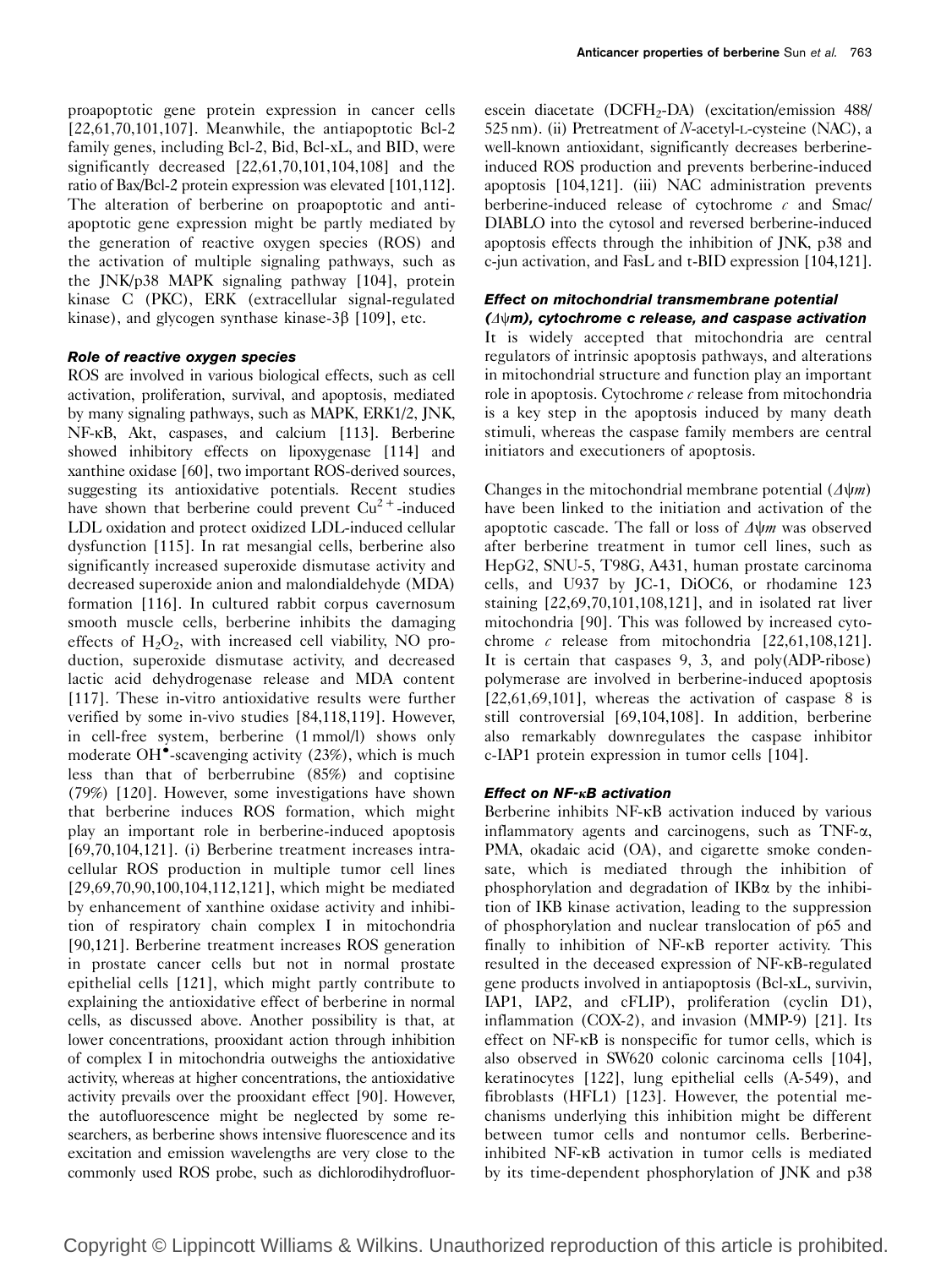MAPK and inactivation of ERK [104], whereas in nontumor cells this might be through suppression of Akt activation but not p38 MAPK [124]. The effect of berberine on tumor cell apoptosis is as shown in Fig. 3.

#### Effect on tumor metastasis

In confrontation cultures consisting of embryoid bodies and multicellular DU-145 prostate tumor spheroids, berberine significantly inhibits MMPs, including MMP-1, MMP-2, MMP-9 protein expression and angiogenesis [125], which is also observed in SNU-5, HL-60, and WEHI-3 cells [76,127]. Furthermore, berberine also decreased basal and UV-induced MMP-1 and TPAinduced MMP-9 expression and activity in human dermal fibroblasts and normal human keratinocytes, respectively [76,127]. This MMP inhibition is partly mediated by decreased intracellular ROS levels, as free radical scavengers, such as vitamin E, also shows similar results

[107,126]. In human lung cancer A549 cells, berberine inhibits MMP-2 expression by regulating the tissue inhibitor of metalloproteinase-2 [85]. In rat C6 glioma cells and U-87 human malignant glioma cells, berberine significantly decreases the activation of  $PKC\alpha$  and  $PKC\epsilon$ , and leads to actin cytoskeleton rearrangements. The levels of two downstream transcription factors, myc and  $jun$ , and MMP-1 and MMP-2 are also significantly reduced [74]. The suppression of MMPs partly contributes to the inhibitory effect on the motility and invasion ability of the tumor cells [86]. However, berberine shows no inhibitory effect on the phosphorylation of Akt and enzymatic activity of MMP-2 [128]. A recent study has shown that berberine inhibits migration and invasion of human SCC-4 tongue squamous carcinoma cells, which is mediated by the p-JNK, p-ERK, p-p38, IkK, and NF-kB signaling pathways resulting in inhibition of u-PA, MMP-2 and MMP-9 [129].



Effect of berberine on apoptosis. Three signaling pathways might be involved in berberine-induced apoptosis: (i) Berberine could accumulate in mitochondria, increase mitochondria ROS formation, and affect mitochondrial transmembrane potential  $(\Delta \psi m)$ , which result in the cytochrome c release and activation of caspases 9 and 3. (ii) Berberine activates Fas/FasL death receptor pathway to induce apoptosis. (iii) Berberine induced JNK and p38 MAPK phosphorylation mediated by ROS, which might lead to the suppression of nuclear factor-kB (NF-kB) activation. Furthermore, berberine increases proapoptotic gene, such as Bax, and decreases antiapoptotic gene, such as Bcl-2, Bcl-xL, Bid, Survivin, IAP1, IAP2, and cFLIP. BBR, berberine; ROS, reactive oxygen species.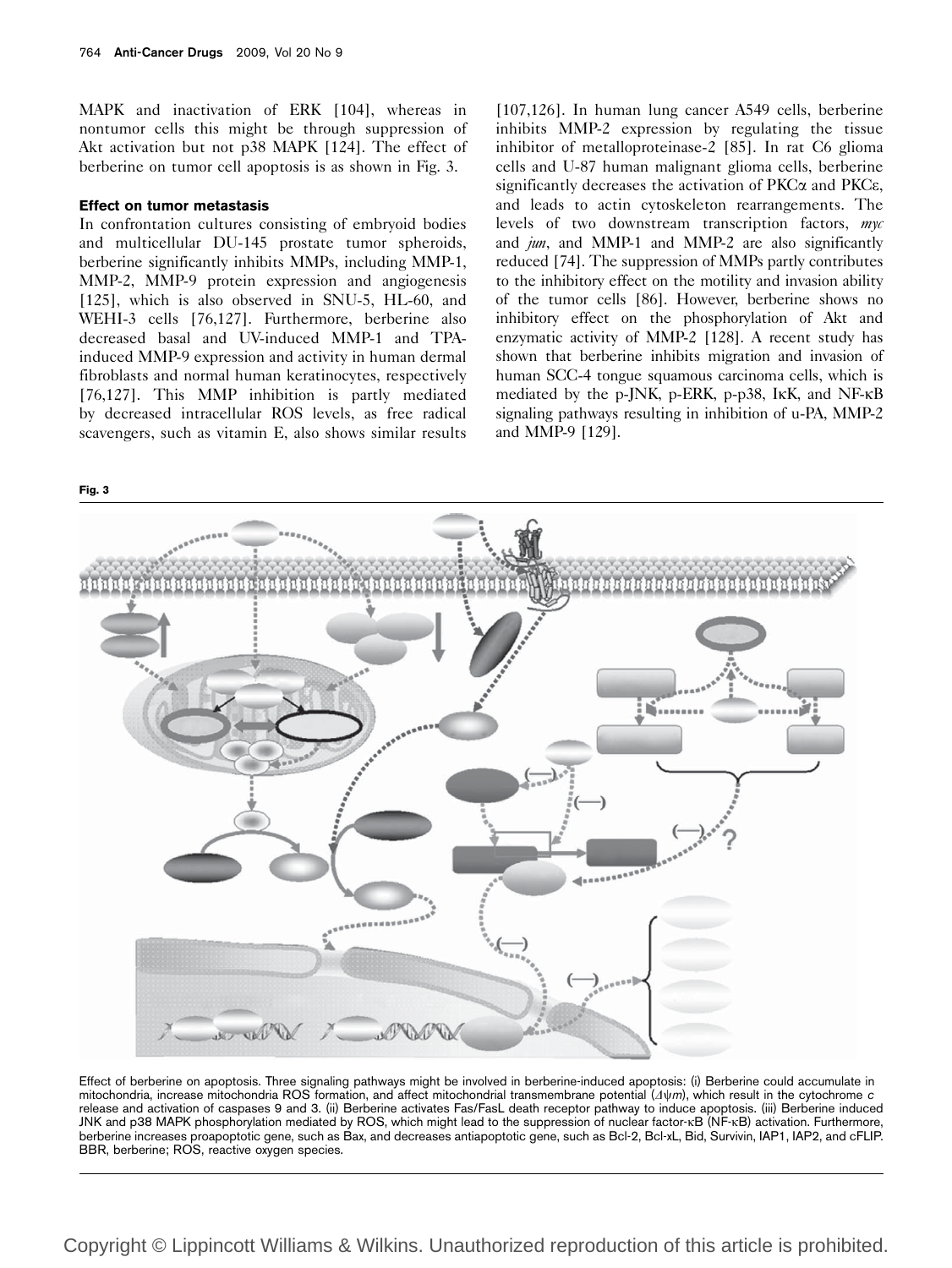NM23-H1 and SDF-1 are candidate genes involved in the mobility and migration of tumor cells. Berberine could substantially increase the expression of NM23-H1 and reduce SDF-1 protein level, which results in decreased 5-8F cell motility and leukemic stem cells migration [78,130].

Berberine directly inhibits human umbilical vein endothelial cells tube formation *in vitro*. Migration and modified confrontation culture experiments showed that berberine inhibits the capacity of hypoxic SC-M1 cells to stimulate human umbilical vein endothelial cells migration, which is because of its regulation on vascular endothelial growth factor (VEGF) and hypoxia-inducible factor (HIF)-1 $\alpha$ , two key factors in mediating tumor angiogenesis. Berberine does not downregulate HIF-1a mRNA but destabilized HIF-1 $\alpha$  protein through proteolysis, which abrogates the accumulation of HIF-1 and the trans-activation of VEGF gene and subsequently abolishes hypoxia-induced VEGF expression [73].

In vitro, berberine exerts a dose-dependent and timedependent inhibitory effect on the motility and invasion ability of highly metastatic A549 cells under noncytotoxic concentrations. This results from its inhibition of u-PA and MMP-2 expression through regulating the urokinase–plasminogen activator inhibitor and the tissue inhibitor of metalloproteinase-2, respectively, which is meditated by upstream mediators of the effect involved  $c$ -jun,  $c$ -fos, and NF- $\kappa$ B [85]. In vivo, oral administration of berberine for 14 days significantly inhibits the spontaneous mediastinal lymph node metastasis produced by orthotopic implantation of Lewis lung carcinoma into the lung parenchyma in a dose-dependent manner, but does not affect the tumor growth at the implantation site of the lung. These antimetastatic properties are mediated through repression of AP-1 activity by suppressing the expression of u-PA [86], whose overexpression is correlated with lymphatic metastasis of lung cancer [131,132].

#### Application in combined medication

In GBM cells, treatment with a nontoxic dose of berberine renders GBM cells more sensitive than vehicle-treated control cells to X-rays (radiosensitization), which is not observed in primary human glial cultures, suggesting that berberine could be integrated with postoperative radiotherapy to selectively promote residual GBM tumor cell death [79]. As<sub>2</sub>O<sub>3</sub>-induced inhibition of glioma cell growth, reduction in motility and invasion are significantly enhanced by berberine cotreatment [74]. More recently, a study indicated that berberine and Coptis extracts enhance the anticancer effect of estrogen receptor antagonists on human breast cancer MCF-7 cells through downregulating the expression of EGFR, HER2, Bcl-2, and COX-2, and upregulating IFN- $\beta$  and p21 [53]. These studies suggest the

potential of berberine in the combined medication in tumor chemotherapy.

#### Improvement of multidrug resistance

The ATP-binding cassette (ABC)-superfamily multidrug efflux pumps are known to be responsible for chemoresistance: P-glycoprotein (ABCB1), MRP1 (ABCC1), and ABCG2 (breast cancer resistance protein). These transporters play an important role in normal physiology by protecting tissues from toxic xenobiotics and endogenous metabolites [133]. ABCG2 has been identified as a multidrug transporter that confers resistance on tumor cells [134]. The ABC proteins of the MDR-type meditate berberine uptake in cultured Coptis japonica cells [135]. Furthermore, the ABCG2 expression and the side population are decreased by berberine in MCF-7 breast cancer cells [72].

The overexpression of human multidrug resistance (MDR1) gene coding for multidrug resistance transporter (pgp-170) has been reported in numerous solid tumors, including colon carcinoma, renal carcinoma, hepatoma, and pancreatic carcinoma. Berberine treatment could upregulate the pgp-170 expression in oral (KB,OC2), gastric (SC-M1,NUGC-3), colon (COLO205,CT26), and HepG2, Hep3B, HA22T/VGH cancer cells [136,137]. Furthermore, paclitaxel induced dose-dependent cytotoxicity, apoptosis and/or  $G_2/M$  arrest in OC2, SCM1, and COLO205 cells is blocked by berberine pretreatment, which might be mediated by its modulation of pgp-170 expression and function in these cells [136].

#### In-vivo anticancer activities

One of the earlier studies suggested that cytostatic activity of berberine against Ehrlich ascites and a lymphomatous ascites tumor is manifested only in culture and not when the tumors are growing in mice [138]. Berberine also exerts an inhibitory action on the growth of S180 cells in culture but when given to tumorbearing mice by daily injections, there is no prolongation of survival. Rather, the life span decreases with increasing doses [27].

However, later studies have shown that berberine exhibits significant anticancer effects in vivo. In Dalton's lymphoma ascites tumor cells-bearing mice, berberine hydrochloride treatment remarkably increases life span and intraperitoneal administration is more effective than oral administration [95]. Berberine and tetrahydroberberine derivatives show no anticancer activity, but berberine, berberrubine, and the ester derivatives of berberrubine exhibit a strong activity against sarcoma-180 ascites [139]. Berberine sulfate inhibits the effects of the tumor promoters 12-O-tetradecanoylphorbol-13-acetate, teleocidin, and markedly suppresses the promoting effect of teleocidin on skin tumor formation in mice initiated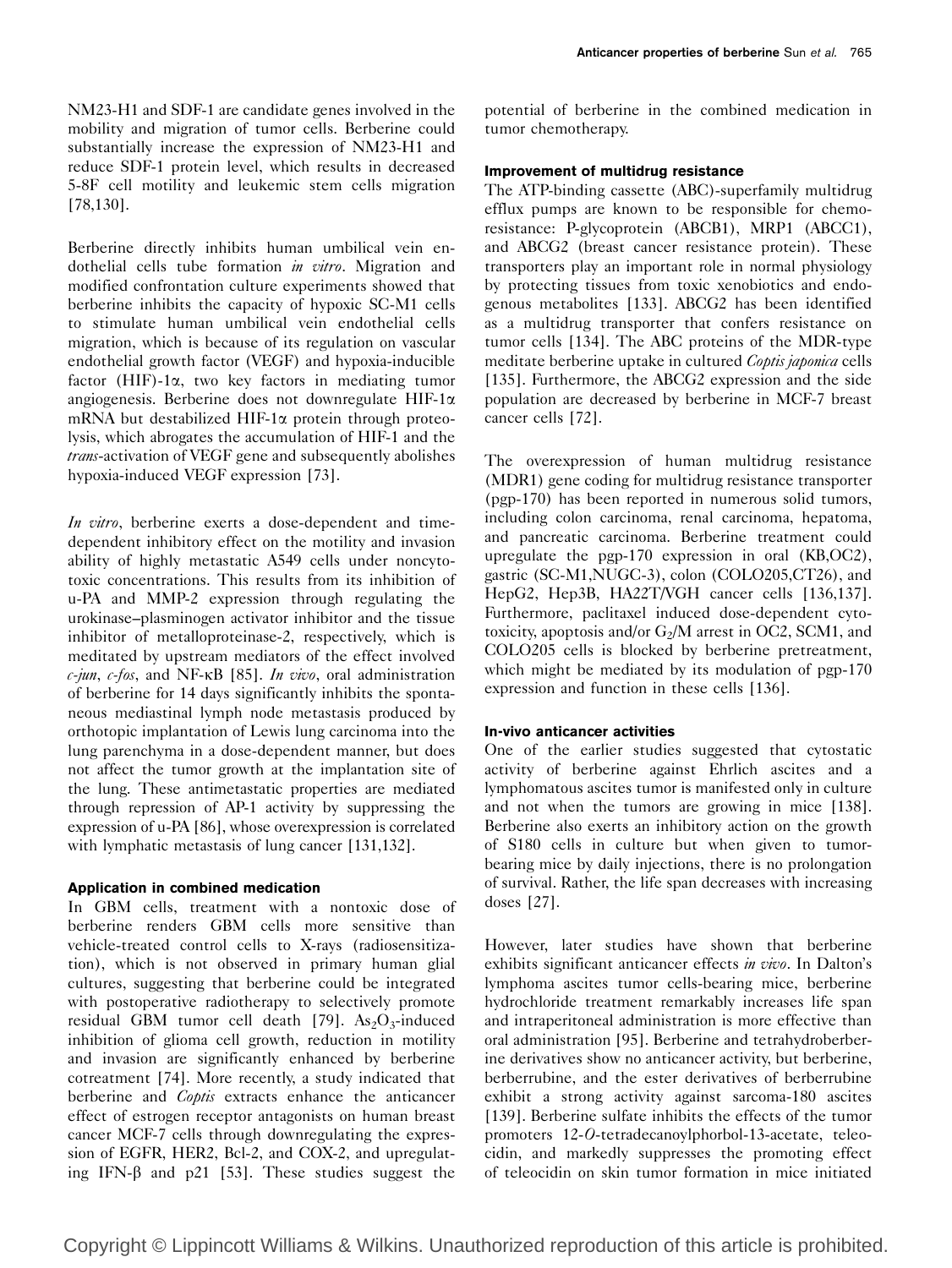with 7,12-dimethylbenz[a]anthracene [140]. 20-Methylcholanthrene or N-nitrosodiethyl-amine-induced carcinogenesis is also significantly suppressed by berberine hydrochloride in a dose-dependent manner in small animals, indicating that berberine offers protection against chemical carcinogenesis [141]. In animal studies, berberine also potentiates the anticancer activity of carmustine, cyclophosphamide, or Alstonia scholaris extract when used in combination [95,142,143]. Furthermore, this synergistic effect is also observed when berberine and irradiation are applied in combination to treat both in-vivo and in-vitro models of lung cancer [144]. Berberine inhibits azoxymethane (AOM)-induced aberrant crypt foci (ACF) formation and putative preneoplastic lesions of the colon in male F344 rats, which is because of its inhibition of COX-2 activity [145]. Furthermore, berberine administration also improves AOM-induced lipid peroxidation, protein-bound carbohydrates, and antioxidative status in rats [146]. In addition, Coptidis rhizoma supplement significantly attenuates weight loss of nude mice carrying a human esophageal cancer cell line YES-2 without a change in food or water intake, and its major component berberine dose-dependently inhibits secretion of IL-6 by YES-2 cells in vitro [147]. The same group reported similar results in syngeneic mice bearing colon 26/clone 20 carcinoma cells [148]. In a CC-4 tumor cell-implanted murine xenograft model, berberine treatment results in a reduction in both tumor incidence and tumor size [149].

Furthermore, in Friend murine leukemia virus (FMuLv) induced erythroleukemia in BALB/c mice, berberine elevates the life span of leukemia-harboring animals by more than 60 days, which might be partly because of the decreased expression of Bcl-2, Raf-1, Erk-1 IFN-g receptor and erythropoietin and increased expression of p53 [150].

However, there is observation that low dose of berberine (1 mg/kg) might stimulate tumor mass, although higher doses (5 and 10 mg/kg) significantly reduce the tumor volume and tumor weight [77]. It is also interesting to note that oral administration of berberine significantly inhibits the spontaneous mediastinal lymph node metastasis produced by orthotopic implantation of Lewis lung carcinoma into the lung parenchyma in a dose-dependent manner, but does not affect the tumor growth at the implantation site of the lung [86].

#### Conclusion

Decades of basic research provide evidence that berberine has anticancer potential, which happens at different layers and different stages of tumorigenesis. However, the inconsistence of its anticancer activities *in vivo* needs further systemic study to evaluate. Berberine has been widely used to treat gastroenteritis and diarrhea patients in the Chinese population for a long time and side effects can result from high dosages and may include gastrointestinal discomfort, dyspnea, lowered blood pressure, flu-like symptoms, and cardiac damage [3]. These accumulated data may be helpful for its future clinical trials for cancer chemotherapy.

#### Acknowledgement

This study was supported by the Macao Science and Technology Development Fund (029/2007/A2).

#### References

- Da Rocha A, Lopes R, Schwartsmann G. Natural products in anticancer therapy. Curr Opin Pharmacol 2001; 1:364–369.
- 2 Imanshahidi M, Hosseinzadeh H. Pharmacological and therapeutic effects of Berberis vulgaris and its active constituent, berberine. Phytother Res 2008; 22:999–1012.
- 3 Singhal KC. Anthelmintic activity of berberine hydrochloride against Syphacia obvelata in mice. Indian J Exp Biol 1976; 14:345–347.
- Satou T, Akao N, Matsuhashi R, Koike K, Fujita K, Nikaido T. Inhibitory effect of isoquinoline alkaloids on movement of second-stage larvae of Toxocara canis. Biol Pharm Bull 2002; 25:1651–1654.
- Kuo CL, Chi CW, Liu TY. The anti-inflammatory potential of berberine in vitro and in vivo. Cancer Lett 2004: 203:127-137.
- 6 Franzblau SG, Cross C. Comparative in vitro antimicrobial activity of Chinese medicinal herbs. J Ethnopharmacol 1986; 15:279–288.
- 7 Zhang L, Yang L, Zheng X. A study of Helicobacterium pylori and prevention and treatment of chronic atrophic gastritis. J Tradit Chin Med 1997; 17:3-9.
- Yang LQ, Singh M, Yap EH, Ng GC, Xu HX, Sim KY. In vitro response of Blastocystis hominis against traditional Chinese medicine. J Ethnopharmacol 1996; 55:35–42.
- 9 Mahady GB, Pendland SL, Stoia A, Chadwick LR. In vitro susceptibility of Helicobacter pylori to isoquinoline alkaloids from Sanguinaria canadensis and Hydrastis canadensis. Phytother Res 2003; 17:217–221.
- 10 Romero MR, Efferth T, Serrano MA, Castano B, Macias RI, Briz O, et al. Effect of artemisinin/artesunate as inhibitors of hepatitis B virus production in an 'in vitro' replicative system. Antiviral Res 2005; 68:75–83.
- 11 Li HL, Han T, Liu RH, Zhang C, Chen HS, Zhang WD. Alkaloids from Corydalis saxicola and their anti-hepatitis B virus activity. Chem Biodivers 2008; 5:777–783.
- 12 Ferreira AC, Isomoto H, Moriyama M, Fujioka T, Machado JC, Yamaoka Y. Helicobacter and gastric malignancies. Helicobacter 2008; 13 (Suppl 1): 28–34.
- 13 Farinati F, Cardin R, Cassaro M, Bortolami M, Nitti D, Tieppo C, et al. Helicobacter pylori, inflammation, oxidative damage and gastric cancer: a morphological, biological and molecular pathway. Eur J Cancer Prev 2008; 17:195–200.
- 14 Wang LC, Vass W, Gao CL, Chang KS. Amplification and enhanced expression of the c-Ki-ras2 protooncogene in human embryonal carcinomas. Cancer Res 1987; 47:4192–4198.
- 15 Chang KS, Gao C, Wang LC. Berberine-induced morphologic differentiation and down- regulation of c-Ki-ras2 protooncogene expression in human teratocarcinoma cells. Cancer Lett 1990: 55:103-108.
- 16 Chang KS. Down-regulation of c-Ki-ras2 gene expression associated with morphologic differentiation in human embryonal carcinoma cells treated with berberine. *I Formos Med Assoc* 1991; 90:10-14.
- 17 Liang KW, Yin SC, Ting CT, Lin SJ, Hsueh CM, Chen CY, et al. Berberine inhibits platelet-derived growth factor-induced growth and migration partly through an AMPK-dependent pathway in vascular smooth muscle cells. Eur J Pharmacol 2008; 590:343–354.
- 18 Katiyar SK, Meeran SM, Katiyar N, Akhtar S. p53 cooperates berberineinduced growth inhibition and apoptosis of non-small cell human lung cancer cells in vitro and tumor xenograft growth in vivo. Mol Carcinog 2009; 47:24–37.
- 19 Shen G, Jeong WS, Hu R, Kong AN. Regulation of Nrf2, NF-kappaB, and AP-1 signaling pathways by chemopreventive agents. Antioxid Redox Signal 2005; 7:1648–1663.
- 20 Fukuda K, Hibiya Y, Mutoh M, Koshiji M, Akao S, Fujiwara H. Inhibition of activator protein 1 activity by berberine in human hepatoma cells. Planta Med 1999; 65:381–383.
- 21 Pandey MK, Sung B, Kunnumakkara AB, Sethi G, Chaturvedi MM, Aggarwal BB. Berberine modifies cysteine 179 of IkappaBalpha kinase,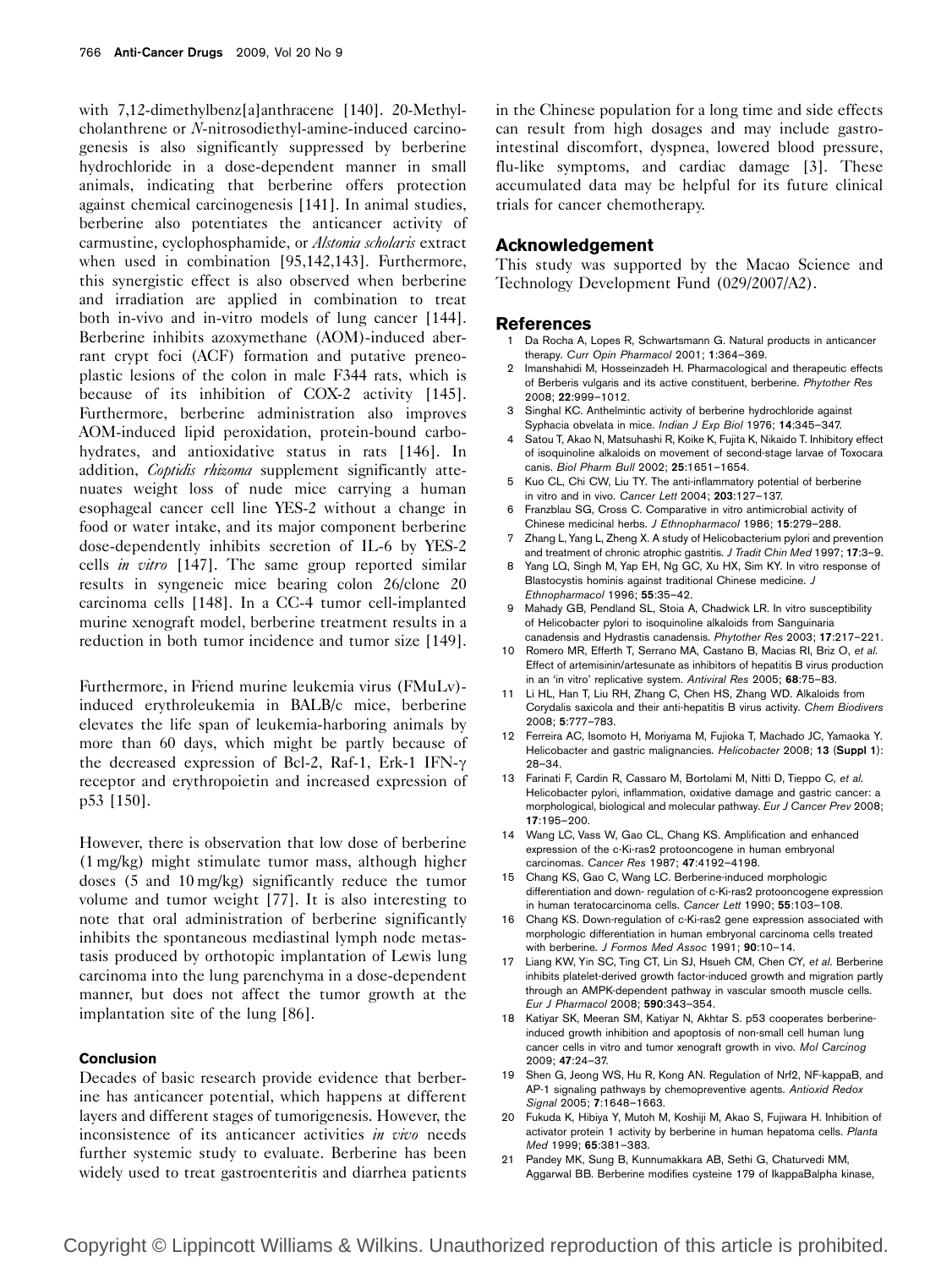suppresses nuclear factor-kappaB-regulated antiapoptotic gene products, and potentiates apoptosis. Cancer Res 2008; 68:5370–5379.

- 22 Mantena SK, Sharma SD, Katiyar SK. Berberine inhibits growth, induces G1 arrest and apoptosis in human epidermoid carcinoma A431 cells by regulating Cdki-Cdk-cyclin cascade, disruption of mitochondrial membrane potential and cleavage of caspase 3 and PARP. Carcinogenesis 2006; 27:2018–2027.
- Letasiova S, Jantova S, Cipak L, Muckova M. Berberine-antiproliferative activity in vitro and induction of apoptosis/necrosis of the U937 and B16 cells. Cancer Lett 2006; 239:254–262.
- 24 Wu HL, Hsu CY, Liu WH, Yung BY. Berberine-induced apoptosis of human leukemia HL-60 cells is associated with down-regulation of nucleophosmin/B23 and telomerase activity. Int J Cancer 1999; 81:923–929.
- 25 Krey AK, Hahn FE. Berberine: complex with DNA. Science 1969; 166:755–757.
- 26 Rungsitiyakorn A, Wilairat P, Panijpan B. On the pH dependence of binding of berberine to DNA. J Pharm Pharmacol 1981; 33:125–127.
- 27 Creasey WA. Biochemical effects of berberine. Biochem Pharmacol 1979; 28:1081–1084.
- 28 Islam MM, Suresh Kumar G. RNA targeting by small molecule alkaloids: studies on the binding of berberine and palmatine to polyribonucleotides and comparison to ethidium. J Mol Struct 2008; 875:382-391.
- 29 Serafim TL, Oliveira PJ, Sardao VA, Perkins E, Parke D, Holy J. Different concentrations of berberine result in distinct cellular localization patterns and cell cycle effects in a melanoma cell line. Cancer Chemother Pharmacol 2008; 61:1007–1018.
- 30 Xia AL, Wu HL, Li SF, Zhu SH, Zhang Y, Han QJ, et al. Study of the interactions of berberine and daunorubicin with DNA using alternating penalty trilinear decomposition algorithm combined with excitationemission matrix fluorescence data. Talanta 2007; 73:606–612.
- 31 Bhadra K, Maiti M, Kumar GS. Berberine-DNA complexation: new insights into the cooperative binding and energetic aspects. Biochim Biophys Acta Gen Subj 2008; 1780:1054–1061.
- 32 Islam MM, Pandya P, Chowdhury SR, Kumar S, Kumar GS. Binding of DNA-binding alkaloids berberine and palmatine to tRNA and comparison to ethidium: spectroscopic and molecular modeling studies. J Mol Struct 2008; 891:498–507.
- 33 Islam MM, Sinha R, Kumar GS. RNA binding small molecules: studies on t-RNA binding by cytotoxic plant alkaloids berberine, palmatine and the comparison to ethidium. Biophys Chem 2007; 125:508–520.
- 34 Tian X, Song Y, Dong H, Ye B. Interaction of anticancer herbal drug berberine with DNA immobilized on the glassy carbon electrode. Bioelectrochemistry 2008; 73:18–22.
- 35 Liu Z, Liu Q, Xu B, Wu J, Guo C, Zhu F, et al. Berberine induces p53-dependent cell cycle arrest and apoptosis of human osteosarcoma cells by inflicting DNA damage. Mutat Res 2009; 662:75–83.
- 36 Weber WW, Hein DW. N-acetylation pharmacogenetics. Pharmacol Rev 1985; 37:25–79.
- 37 Butcher NJ, Tiang J, Minchin RF. Regulation of arylamine N-acetyltransferases. Curr Drug Metab 2008; 9:498–504.
- 38 Sim E, Pinter K, Mushtaq A, Upton A, Sandy J, Bhakta S, et al. Arylamine N-acetyltransferases: a pharmacogenomic approach to drug metabolism and endogenous function. Biochem Soc Trans 2003; 31:615–619.
- 39 Chung JG, Wu LT, Chu CB, Jan JY, Ho CC, Tsou MF, et al. Effects of berberine on arylamine N-acetyltransferase activity in human bladder tumour cells. Food Chem Toxicol 1999; 37:319-326.
- 40 Lin JG, Chung JG, Wu LT, Chen GW, Chang HL, Wang TF. Effects of berberine on arylamine N-acetyltransferase activity in human colon tumor cells. Am J Chin Med 1999; 27:265-275.
- 41 Chung JG, Chen GW, Hung CF, Lee JH, Ho CC, Ho HC, et al. Effects of berberine on arylamine N-acetyltransferase activity and 2-aminofluorene-DNA adduct formation in human leukemia cells. Am J Chin Med 2000; 28:227–238.
- 42 Wang DY, Yeh CC, Lee JH, Hung CF, Chung JG. Berberine inhibited arylamine N-acetyltransferase activity and gene expression and DNA adduct formation in human malignant astrocytoma (G9T/VGH) and brain glioblastoma multiforms (GBM 8401) cells. Neurochem Res 2002; 27:883–889.
- 43 Misra S, Hascall VC, Berger FG, Markwald RR, Ghatak S. Hyaluronan, CD44, and cyclooxygenase-2 in colon cancer. Connect Tissue Res 2008; 49:219–224.
- Lin SS, Chung JG, Lin JP, Chuang JY, Chang WC, Wu JY, et al. Berberine inhibits arylamine N-acetyltransferase activity and gene expression in mouse leukemia L 1210 cells. Phytomedicine 2005; 12:351–358.
- 45 Rundhaug JE, Fischer SM. Cyclo-oxygenase-2 plays a critical role in UV-induced skin carcinogenesis. Photochem Photobiol 2008; 84:322–329.
- 46 Aparicio Gallego G, Diaz Prado S, Jimenez Fonseca P, Garcia Campelo R, Cassinello Espinosa J, Anton Aparicio LM. Cyclooxygenase-2 (COX-2): a molecular target in prostate cancer. Clin Transl Oncol 2007; 9:694–702.
- 47 Breinig M, Schirmacher P, Kern MA. Cyclooxygenase-2 (COX-2) a therapeutic target in liver cancer? Curr Pharm Des 2007; 13:3305–3315.
- 48 Patel S, Chiplunkar S. Role of cyclooxygenase-2 in tumor progression and immune regulation in lung cancer. Indian J Biochem Biophys 2007; 44:419–428.
- 49 Sarkar FH, Adsule S, Li Y, Padhye S. Back to the future: COX-2 inhibitors for chemoprevention and cancer therapy. Mini Rev Med Chem 2007; 7:599–608.
- 50 Singh-Ranger G, Salhab M, Mokbel K. The role of cyclooxygenase-2 in breast cancer: review. Breast Cancer Res Treat 2008; 109:189–198.
- 51 Fukuda K, Hibiya Y, Mutoh M, Koshiji M, Akao S, Fujiwara H. Inhibition by berberine of cyclooxygenase-2 transcriptional activity in human colon cancer cells. J Ethnopharmacol 1999; 66:227-233.
- Kuo CL, Chi CW, Liu TY. Modulation of apoptosis by berberine through inhibition of cyclooxygenase-2 and Mcl-1 expression in oral cancer cells. In Vivo 2005; 19:247–252.
- 53 Liu J, He C, Zhou K, Wang J, Kang JX. Coptis extracts enhance the anticancer effect of estrogen receptor antagonists on human breast cancer cells. Biochem Biophys Res Commun 2009; 378:174–178.
- Seaver B, Smith JR. Inhibition of COX isoforms by nutraceuticals. J Herb Pharmacother 2004; 4:11–18.
- 55 Shay JW, Keith WN. Targeting telomerase for cancer therapeutics. Br J Cancer 2008; 98:677–683.
- 56 Harley CB. Telomerase and cancer therapeutics. Nat Rev Cancer 2008; 8:167–179.
- 57 Biao L, Qihou W, Jin L, Shiging H, Bing H, Study the effect of berber ine on the telomerase activity of human nasopharyngeal carcinoma (NPC) CNE-2. Shanxi Med J 2007; 36:1281–1283.
- 58 Sriwilaijareon N, Petmitr S, Mutirangura A, Ponglikitmongkol M, Wilairat P. Stage specificity of Plasmodium falciparum telomerase and its inhibition by berberine. Parasitol Int 2002; 51:99–103.
- 59 Makhey D, Gatto B, Yu C, Liu A, Liu LF, LaVoie EJ. Coralyne and related compounds as mammalian topoisomerase I and topoisomerase II poisons. Bioorg Med Chem 1996; 4:781–791.
- 60 Kim SA, Kwon Y, Kim JH, Muller MT, Chung IK. Induction of topoisomerase II-mediated DNA cleavage by a protoberberine alkaloid, berberrubine. Biochemistry 1998; 37:16316–16324.
- 61 Mantena SK, Sharma SD, Katiyar SK. Berberine, a natural product, induces G1-phase cell cycle arrest and caspase-3-dependent apoptosis in human prostate carcinoma cells. Mol Cancer Ther 2006; 5:296–308.
- 62 Kettmann V, Kost'alova D, Holtje HD. Human topoisomerase I poisoning: docking protoberberines into a structure-based binding site model. J Comput Aided Mol Des 2004; 18:785–796.
- 63 Kobayashi Y, Yamashita Y, Fujii N, Takaboshi K, Kawakami T, Kawamura M, et al. Inhibitors of DNA topoisomerase I and II isolated from the Coptis rhizomes. Planta Med 1995; 61:414–418.
- 64 Wang LK, Rogers BD, Hecht SM. Inhibition of topoisomerase I function by coralyne and 5,6-dihydrocoralyne. Chem Res Toxicol 1996; 9:75–83.
- 65 Li TK, Bathory E, LaVoie EJ, Srinivasan AR, Olson WK, Sauers RR, et al. Human topoisomerase I poisoning by protoberberines: potential roles for both drug-DNA and drug- enzyme interactions. Biochemistry 2000; 39:7107–7116.
- 66 Kang MR, Chung IK. Down-regulation of DNA topoisomerase IIalpha in human colorectal carcinoma cells resistant to a protoberberine alkaloid, berberrubine. Mol Pharmacol 2002; 61:879–884.
- 67 Qin Y, Pang JY, Chen WH, Zhao ZZ, Liu L, Jiang ZH. Inhibition of DNA topoisomerase I by natural and synthetic mono- and dimeric protoberberine alkaloids. Chem Biodivers 2007; 4:481–487.
- 68 Jantova S, Cipak L, Cernakova M, Kost'alova D. Effect of berberine on proliferation, cell cycle and apoptosis in HeLa and L1210 cells. J Pharm Pharmacol 2003; 55:1143–1149.
- Jantova S, Cipak L, Letasiova S, Berberine induces apoptosis through a mitochondrial/ caspase pathway in human promonocytic U937 cells. Toxicol In Vitro 2007; 21:25–31.
- 70 Lin JP, Yang JS, Lee JH, Hsieh WT, Chung JG. Berberine induces cell cycle arrest and apoptosis in human gastric carcinoma SNU-5 cell line. World J Gastroenterol 2006; 12:21–28.
- Wang XN, Han X, Xu LN, Yin LH, Xu YW, Qi Y, et al. Enhancement of apoptosis of human hepatocellular carcinoma SMMC-7721 cells through synergy of berberine and evodiamine. Phytomedicine 2008; 15:1062–1068.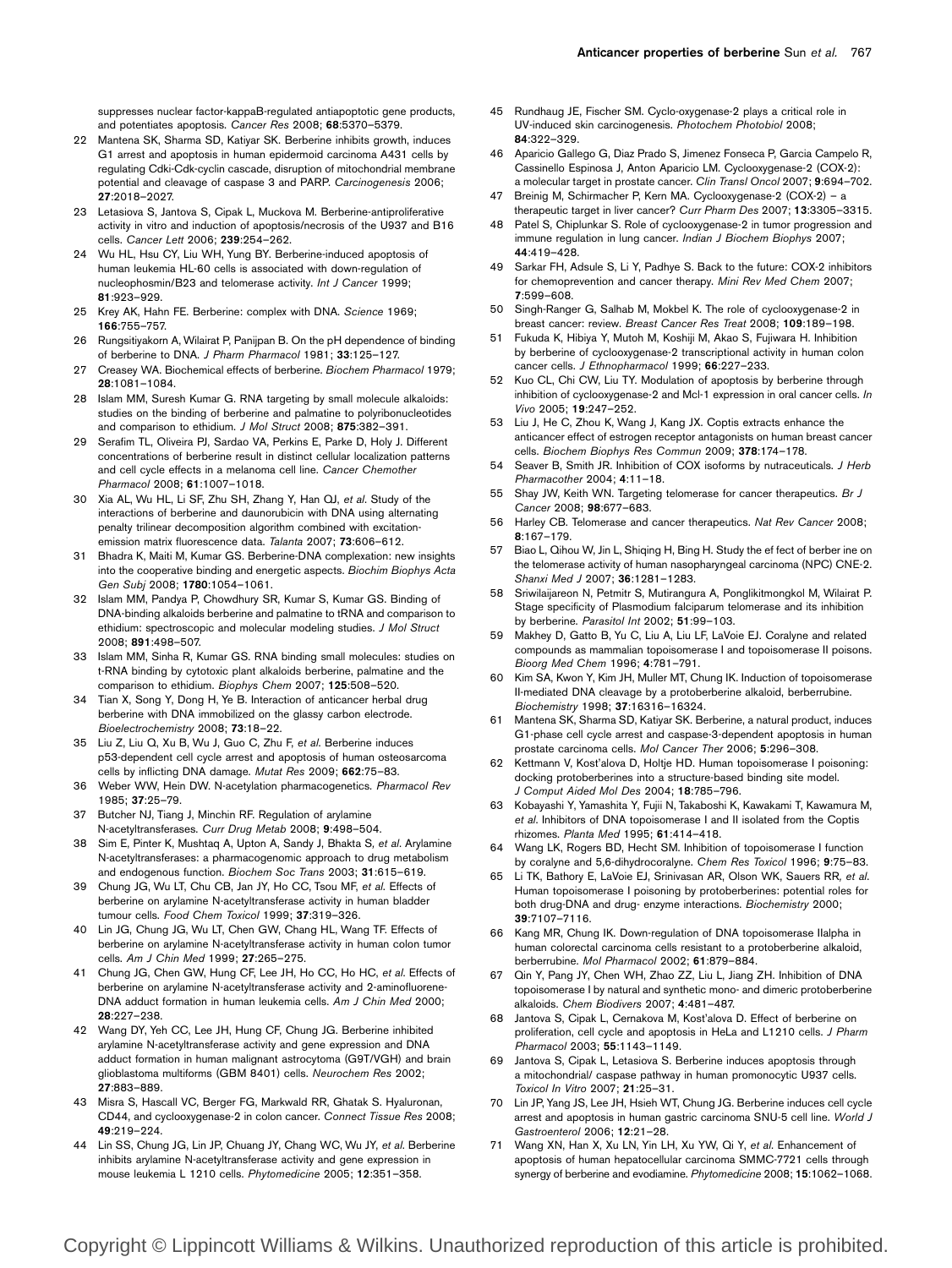- 72 Kim JB, Ko E, Han W, Shin I, Park SY, Noh DY. Berberine diminishes the side population and ABCG2 transporter expression in MCF-7 breast cancer cells. Planta Med 2008; 74:1693–1700.
- 73 Lin S, Tsai SC, Lee CC, Wang BW, Liou JY, Shyu KG. Berberine inhibits HIF-1alpha expression via enhanced proteolysis. Mol Pharmacol 2004; 66:612–619.
- 74 Lin TH, Kuo HC, Chou FP, Lu FJ. Berberine enhances inhibition of glioma tumor cell migration and invasiveness mediated by arsenic trioxide. BMC Cancer 2008; 8:58.
- 75 Lee S, Lim HJ, Park HY, Lee KS, Park JH, Jang Y. Berberine inhibits rat vascular smooth muscle cell proliferation and migration in vitro and improves neointima formation after balloon injury in vivo. Berberine improves neointima formation in a rat model. Atherosclerosis 2006; 186:29–37.
- 76 Kim S, Kim Y, Kim JE, Cho KH, Chung JH. Berberine inhibits TPA-induced MMP-9 and IL-6 expression in normal human keratinocytes. Phytomedicine 2008; 15:340–347.
- 77 Letasiova S, Jantova S, Muckova M, Theiszova M. Antiproliferative activity of berberine in vitro and in vivo. Biomed Pap Med Fac Univ Palacky Olomouc Czech Repub 2005; 149:461–463.
- 78 Li H, Guo L, Jie S, Liu W, Zhu J, Du W, et al. Berberine inhibits SDF-1-induced AML cells and leukemic stem cells migration via regulation of SDF-1 level in bone marrow stromal cells. Biomed Pharmacother 2008; 62:573–578.
- 79 Yount G, Qian Y, Moore D, Basila D, West J, Aldape K, et al. Berberine sensitizes human glioma cells, but not normal glial cells, to ionizing radiation in vitro. J Exp Ther Oncol 2004; 4:137–143.
- 80 Issat T, Jakobisiak M, Golab J. Berberine, a natural cholesterol reducing product, exerts antitumor cytostatic/cytotoxic effects independently from the mevalonate pathway. Oncol Rep 2006; 16:1273–1276.
- 81 Szeto S, Yow CMN, Fung KW. Characterization of berberine on human cancer cells in culture. Turk J Med Sci 2002; 32:363-368.
- 82 Letasiova S, Jantova S, Miko M, Ovadekova R, Horvathova M. Effect of berberine on proliferation, biosynthesis of macromolecules, cell cycle and induction of intercalation with DNA, dsDNA damage and apoptosis in Ehrlich ascites carcinoma cells. J Pharm Pharmacol 2006; 58:263–270.
- 83 Chi CW, Chang YF, Chao TW, Chiang SH, P'Eng FK, Lui WY, et al. Flowcytometric analysis of the effect of berberine on the expression of glucocorticoid receptors in human hepatoma HepG2 cells. Life Sci 1994; 54:2099–2107.
- 84 Hwang JM, Wang CJ, Chou FP, Tseng TH, Hsieh YS, Lin WL, et al. Inhibitory effect of berberine on tert-butyl hydroperoxide-induced oxidative damage in rat liver. Arch Toxicol 2002; 76:664–670.
- 85 Peng PL, Hsieh YS, Wang CJ, Hsu JL, Chou FP. Inhibitory effect of berberine on the invasion of human lung cancer cells via decreased productions of urokinase-plasminogen activator and matrix metalloproteinase-2. Toxicol Appl Pharmacol 2006; 214:8–15.
- 86 Mitani N, Murakami K, Yamaura T, Ikeda T, Saiki I. Inhibitory effect of berberine on the mediastinal lymph node metastasis produced by orthotopic implantation of Lewis lung carcinoma. Cancer Lett 2001; 165:35–42.
- 87 lizuka N, Miyamoto K, Okita K, Tangoku A, Hayashi H, Yosino S, et al. Inhibitory effect of Coptidis Rhizoma and berberine on the proliferation of human esophageal cancer cell lines. Cancer Lett 2000: 148:19-25.
- 88 Wu SN, Yu HS, Jan CR, Li HF, Yu CL. Inhibitory effects of berberine on voltage- and calcium-activated potassium currents in human myeloma cells. Life Sci 1998; 62:2283–2294.
- 89 Tan YL, Goh D, Ong ES. Investigation of differentially expressed proteins due to the inhibitory effects of berberine in human liver cancer cell line HepG2. Mol Biosyst 2006; 2:250–258.
- 90 Pereira GC, Branco AF, Matos JA, Pereira SL, Parke D, Perkins EL, et al. Mitochondrially targeted effects of berberine [Natural Yellow 18, 5,6-dihydro-9,10-dimethoxybenzo(g)-1,3-benzodioxolo(5,6-a) quinolizinium] on K1735-M2 mouse melanoma cells: comparison with direct effects on isolated mitochondrial fractions. J Pharmacol Exp Ther 2007; 323:636–649.
- 91 Jantova S, Letasiova S, Brezova V, Cipak L, Labaj J. Photochemical and phototoxic activity of berberine on murine fibroblast NIH-3T3 and Ehrlich ascites carcinoma cells. J Photochem Photobiol B 2006; 85:163–176.
- 92 Orfila L, Rodriguez M, Colman T, Hasegawa M, Merentes E, Arvelo F. Structural modification of berberine alkaloids in relation to cytotoxic activity in vitro. J Ethnopharmacol 2000; 71:449–456.
- 93 Ko WH, Yao XQ, Lau CW, Law WI, Chen ZY, Kwok W, et al. Vasorelaxant and antiproliferative effects of berberine. Eur J Pharmacol 2000; 399:187–196.
- 94 Lin CC, Ng LT, Hsu FF, Shieh DE, Chiang LC. Cytotoxic effects of Coptis chinensis and Epimedium sagittatum extracts and their major constituents (berberine, coptisine and icariin) on hepatoma and leukaemia cell growth. Clin Exp Pharmacol Physiol 2004; 31:65–69.
- 95 Anis KV, Kuttan G, Kuttan R. Role of berberine as an adjuvant response modifier during tumour therapy in mice. Pharm Pharmacol Commun 1999; 5:697–700.
- 96 Yang IW, Chou CC, Yung BY. Dose-dependent effects of berberine on cell cycle pause and apoptosis in Balb/c 3T3 cells. Naunyn Schmiedebergs Arch Pharmacol 1996; 354:102–108.
- 97 Sethi ML. Enzyme inhibition VI: inhibition of reverse transcriptase activity by protoberberine alkaloids and structure-activity relationships. J Pharm Sci 1983; 72:538–541.
- 98 Weber HA, Zart MK, Hodges AE, Molloy HM, O'Brien BM, Moody LA, et al. Chemical comparison of goldenseal (Hydrastis canadensis L.) root powder from three commercial suppliers. J Agric Food Chem 2003; 51:7352–7358.
- 99 Lin CC, Lin SY, Chung JG, Lin JP, Chen GW, Kao ST. Down-regulation of cyclin B1 and up-regulation of Wee1 by berberine promotes entry of leukemia cells into the G2/M-phase of the cell cycle. Anticancer Res 2006; 26:1097–1104.
- 100 Lin CC, Yang JS, Chen JT, Fan S, Yu FS, Yang JL, et al. Berberine induces apoptosis in human HSC-3 oral cancer cells via simultaneous activation of the death receptor-mediated and mitochondrial pathway. Anticancer Res 2007; 27:3371–3378.
- 101 Eom KS, Hong JM, Youn MJ, So HS, Park R, Kim JM, et al. Berberine induces G1 arrest and apoptosis in human glioblastoma T98G cells through mitochondrial/caspases pathway. Biol Pharm Bull 2008; 31:558–562.
- 102 Yokozawa T, Satoh A, Cho EJ, Kashiwada Y, Ikeshiro Y. Protective role of Coptidis Rhizoma alkaloids against peroxynitrite-induced damage to renal tubular epithelial cells. J Pharm Pharmacol 2005; 57:367–374.
- 103 Li XK, Motwani M, Tong W, Bornmann W, Schwartz GK. Huanglian, A chinese herbal extract, inhibits cell growth by suppressing the expression of cyclin B1 and inhibiting CDC2 kinase activity in human cancer cells. Mol Pharmacol 2000; 58:1287–1293.
- Hsu WH, Hsieh YS, Kuo HC, Teng CY, Huang HI, Wang CJ, et al. Berberine induces apoptosis in SW620 human colonic carcinoma cells through generation of reactive oxygen species and activation of JNK/ p38MAPK and FasL. Arch Toxicol 2007; 81:719–728.
- 105 Bremer E, van Dam G, Kroesen BJ, de Leij L, Helfrich W. Targeted induction of apoptosis for cancer therapy: current progress and prospects. Trends Mol Med 2006; 12:382–393.
- 106 Kuo CL, Chou CC, Yung BY. Berberine complexes with DNA in the berberine-induced apoptosis in human leukemic HL-60 cells. Cancer Lett 1995; 93:193–200.
- 107 Lin CC, Kao ST, Chen GW, Ho HC, Chung JG. Apoptosis of human leukemia HL-60 cells and murine leukemia WEHI-3 cells induced by berberine through the activation of caspase-3. Anticancer Res 2006;  $26.227 - 242$
- 108 Hwang JM, Kuo HC, Tseng TH, Liu JY, Chu CY. Berberine induces apoptosis through a mitochondria/caspases pathway in human hepatoma cells. Arch Toxicol 2006; 80:62–73.
- 109 Piyanuch R, Sukhthankar M, Wandee G, Baek SJ. Berberine, a natural isoquinoline alkaloid, induces NAG-1 and ATF3 expression in human colorectal cancer cells. Cancer Lett 2007; 258:230–240.
- 110 Choi MS, Oh JH, Kim SM, Jung HY, Yoo HS, Lee YM, et al. Berberine inhibits p53-dependent cell growth through induction of apoptosis of prostate cancer cells. Int J Oncol 2009; 34:1221–1230.
- 111 Choi MS, Yuk DY, Oh JH, Jung HY, Han SB, Moon DC, et al. Berberine inhibits human neuroblastoma cell growth through induction of p53-dependent apoptosis. Anticancer Res 2008; 28:3777–3784.
- 112 Lin JP, Yang JS, Chang NW, Chiu TH, Su CC, Lu KW, et al. GADD153 mediates berberine-induced apoptosis in human cervical cancer Ca ski cells. Anticancer Res 2007; 27:3379–3386.
- 113 Irani K. Oxidant signaling in vascular cell growth, death, and survival: a review of the roles of reactive oxygen species in smooth muscle and endothelial cell mitogenic and apoptotic signaling. Circ Res 2000; 87:179–183.
- 114 Vavreckova C, Gawlik I, Muller K. Benzophenanthridine alkaloids of Chelidonium majus; I. Inhibition of 5- and 12-lipoxygenase by a non-redox mechanism. Planta Med 1996; 62:397–401.
- 115 Hsieh YS, Kuo WH, Lin TW, Chang HR, Lin TH, Chen PN, et al. Protective effects of berberine against low-density lipoprotein (LDL) oxidation and oxidized LDL-induced cytotoxicity on endothelial cells. J Agric Food Chem 2007; 55:10437–10445.